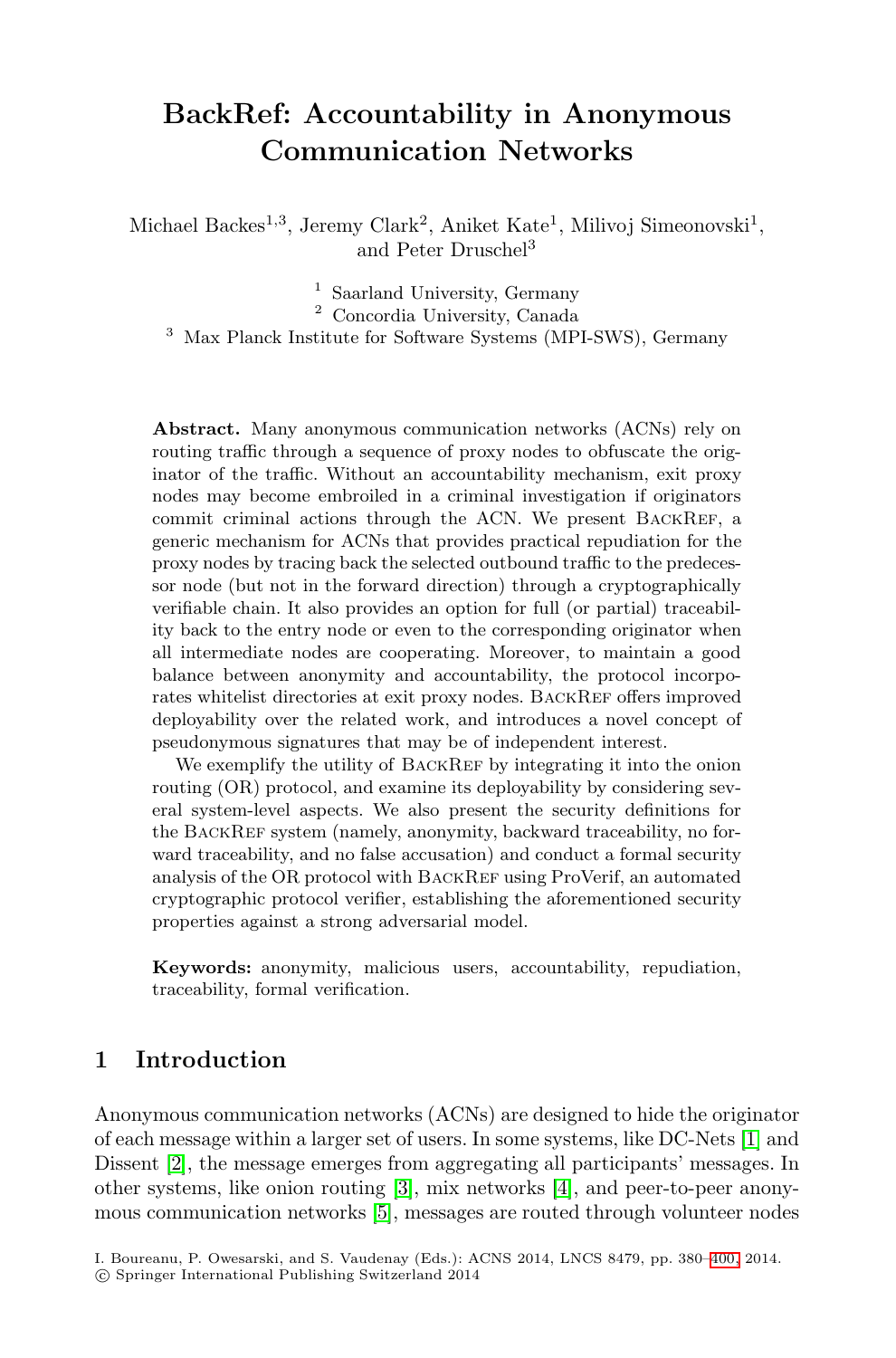that act as privac[y-](#page-18-3)[pr](#page-18-4)eserving proxies for the users' messages. We call this latter class proxy-based ACNs and concentrate on it henceforth.

Proxy-based ACNs provide a powerful service to their users, and correspondingly they have been the most successful ACNs so far [6,7]. However the nature of the properties of the technology can sometimes be harmful for the nodes serving as pr[oxi](#page-18-5)[es.](#page-18-6) [If](#page-18-7) [a n](#page-18-8)[et](#page-18-9)[wor](#page-18-10)[k u](#page-18-11)ser's online communication results in a criminal investigation or a cause of action, the last entity to forward the traffic may become embroiled in the proceedings [8,9], whether as the suspect/defendant or as a third party with evidence. While repudiation in the form of a partial or full traceability has never been a component of any widely-deployed ACN, it may become the case that new anonymity networks, or a changing political climate, initiate an interest in providing a verifiable trace to users who misuse anonymity networks according to laws or terms of service.

While several proposals [10,11,12,13,14,15[,16](#page-4-0)] have been made to tackle or at least to mitigate this problem under the umbrella term of *accountable anonymity*, as we discuss in the next section some of them are broken, while others are not scalable enough for deploying in low latency ACNs.

**Our Contributions.** In this work, we design BACKREF, a novel practical repudiation mechanism for anonymous communication, whi[ch](#page-7-0) has advantages in terms of deployability and efficiency over the literature. To assist in the design of BACKREF, we propose a concept of pseudonymous signatures  $(\S3)$ , which employ pseudonyms (or half Diffie-Hellman exponents) as temporary public keys (and corresponding temporary secrets) employed or employable in almost all ACNs for signing messages. These pseudonym signatures are used to create a verifiable *pseudonym-linkability* mechanism where any proxy node within the route or path, *when required*, can verifiably reveal its predecessor node in time-bound manner. We use this property to design a novel repudiation mechanism (§4), which allows each proxy node, in cooperation with the network, to issue a cryptographic guarantee that a selected traffic flow can be [tr](#page-12-0)aced back to its originator (*i.e.,* predecessor node) while maintaining the eventual forward secrecy of the system. Unlike the related work, which largely relies on group signatures and/or anonymous credentials, BACKREF avoids the logistical difficulties of organizing users into groups and arranging a shared group key, and does not require access to a trusted party to issue credentials. While BackRef is applicable to all proxy-based ACNs, we illustrate its utility by applying it to the onion routing (OR) protocol. We observe that it introduces a small computational overhead and does not affect the performance of the underlying OR protocol  $(\S_5)$ . BACK-Ref also includes a *whitelisting* option; *i.e.,* if an exit node considers traceability to one or more web-services unnecessary, then it can include those services in a *whitelist* directory such that accesses to those are not logged.

We formally define the important security properties of the BACKREF network (§6). In particular, we formalize anonymity and no forward traceability as observational equivalence relations, and backward traceability and no false accusation as trace properties. We conduct a formal security analysis of Back-Ref using ProVerif, an automated cryptographic protocol verifier, establishing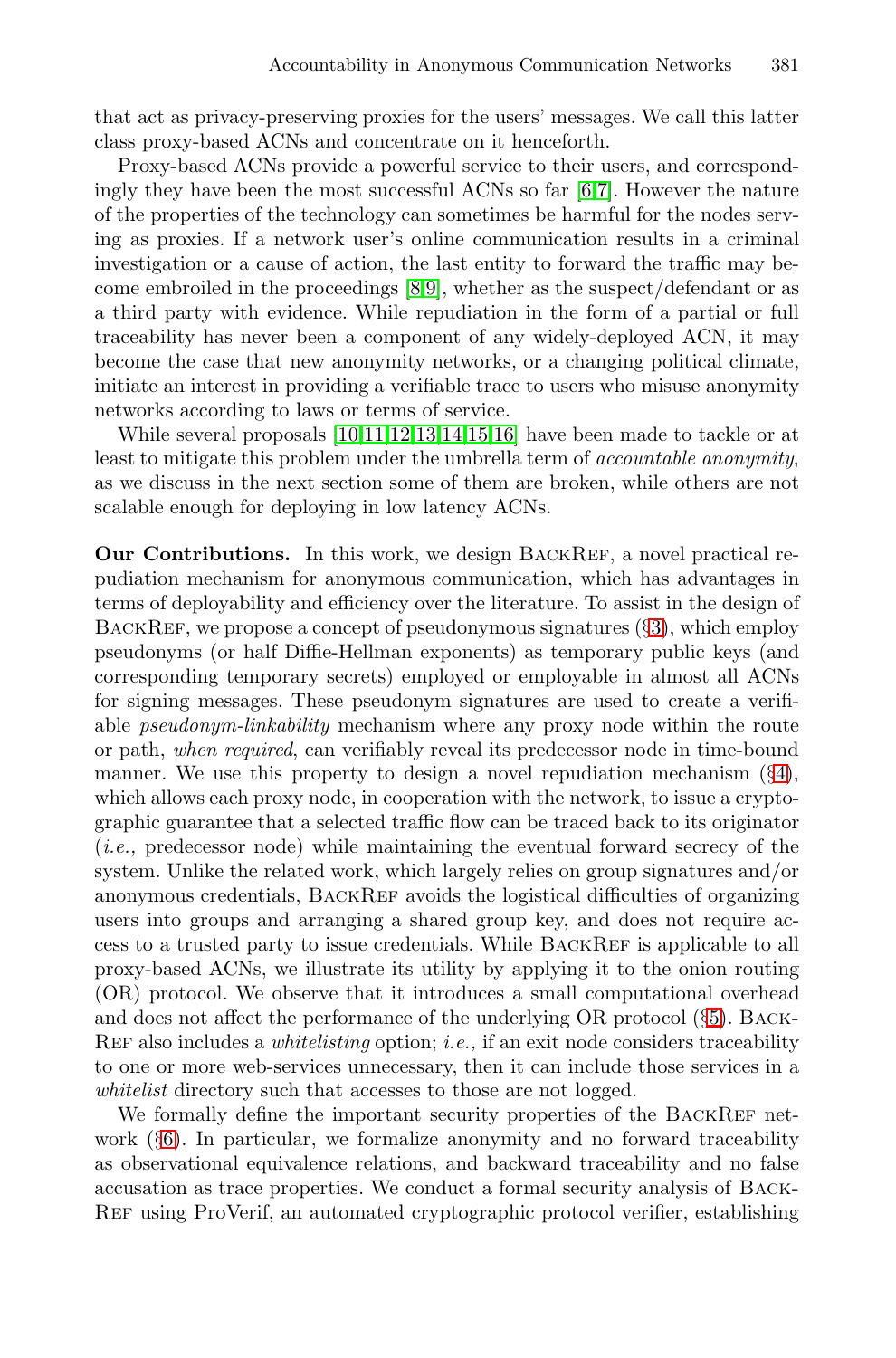the aforementioned security and privacy properties against a strong adversarial model. We believe both the definitions and the security analysis are of independent interest, since they are the first for the OR protocol.

# **2 Background and Related Work**

Anonymous communication networks (ACNs) aim at protecting personally identifiable information (PII), in particular the network addresses of the communicating parties by hiding correlation between input and output messages at one or more network entities. For this purpose, the ACN protocols employ techniques such as using a series of intermedi[ate](#page-18-12) routers and layered encryptions to obfuscate the source of a communication, and adding fake traffic to make the 'real' commu[nic](#page-18-2)ation difficult to extract.

**Anonymous Communication Protocols.** Single-hop proxy servers, which [r](#page-19-0)[ela](#page-19-1)[y t](#page-19-2)[raffi](#page-19-3)c flows, enable a simple form o[f](#page-18-2) [an](#page-18-13)onymous communication. However anonymity in this case requires, at a minimum, that the proxy is trustworthy and not compromise[d, a](#page-19-4)nd this approach does not protect the anonymity of senders if the adversary inspects traffic through the proxy [17]. Even with the use of encryption between the sender and proxy server, timing attacks can be used to correlate flows.

Starting with Chaum [4], several ACN technologies have been developed in the last thirty years to provide stronger anonymity not dependent on a single entity  $[6,3,7,2,1,18,19,20,21]$ . Among these, mix networks  $[4,7]$  and onion routing [6] have arguably been most successful. Both offer user anonymity, relationship anonymity and unlinkability [22], but they obtain these properties through differing assumptions and techniques.

An onion routing (OR) infrastructure involves a set of *routers* (or *OR nodes*) that relay traffic, a *directory service* providing status information for OR nodes, and *users*. Users benefit from anonymous access by constructing a *circuit*—a small ordered subset of OR nodes—and routing traffic through it sequentially. The crucial property for anonymity is that an OR node within the built circuit is not able to identify any portion of the circuit other than its predecessor and successor. The user sends messages (to the first OR node in the circuit) in a form of an *onion*—a data structure multiply encrypted by symmetric session keys (one encryption layer per node in the circuit). The symmetric keys are negotiated during an initial *circuit construction* phase. This is followed by a second phase of *low latency* communication (opening and closing streams) through the constructed circuit for the session duration. An OR network does not aim at providing anonymity and unlinkability against a global passive observer, which in theory can analyze end-to-end traffic flow. Instead, it assumes an adversary that adaptively compromises a small fraction of OR nodes and controls a small fraction of the network.

A mix network achieves anonymity by relaying messages through a path of mix nodes (or mixes) in a latency-tolerant manner. The user encrypts a message to be partially decrypted by each mix along the path. Mixes accept a batch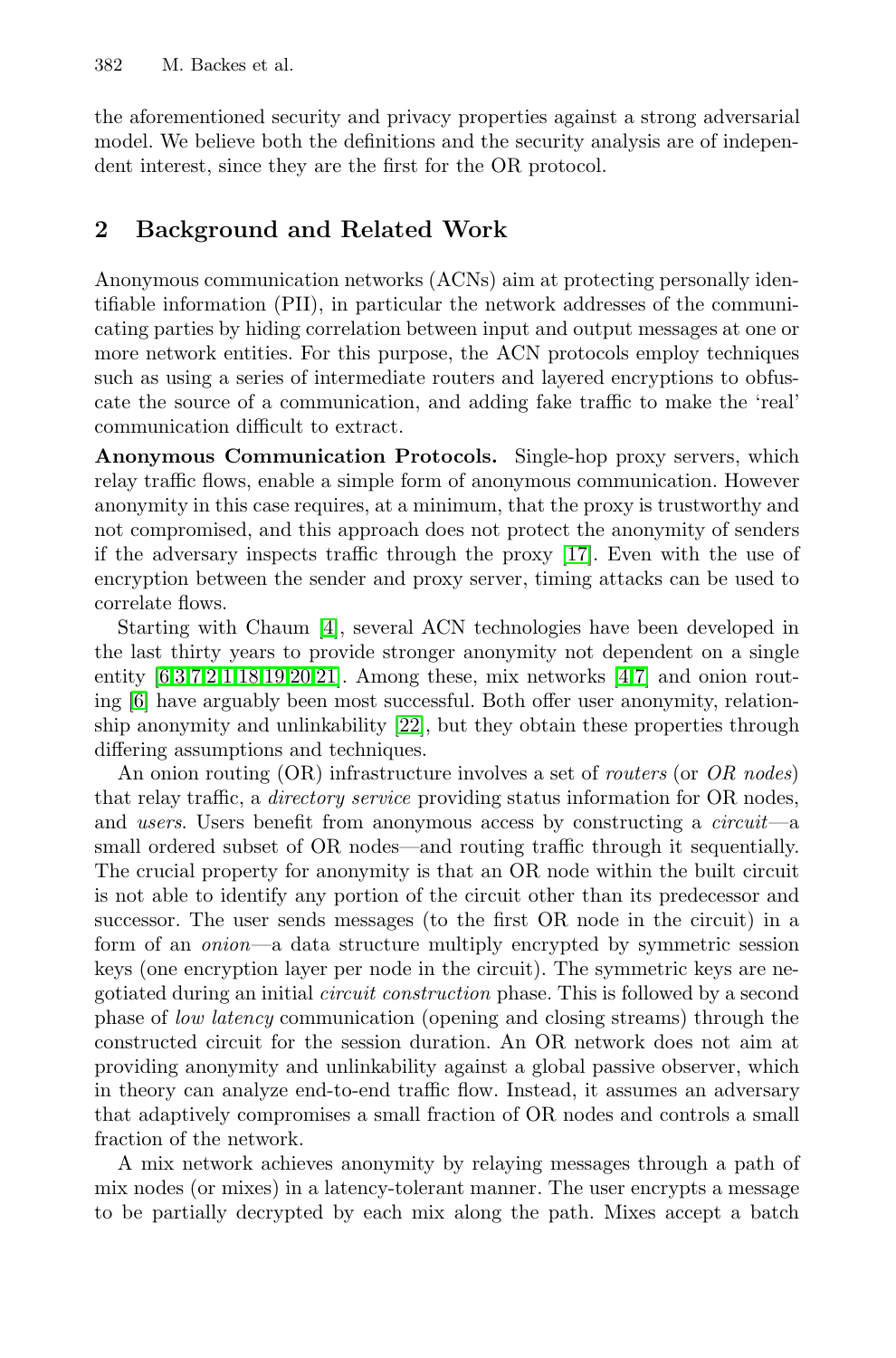of encrypte[d m](#page-18-5)[ess](#page-18-6)[age](#page-18-7)s, which are partially decrypted, randomly permuted, and forwarded. Unlike onion routing, [an](#page-18-10) [ob](#page-18-11)server is unable to correlate incoming and outgoing [m](#page-18-14)[es](#page-19-5)[sag](#page-19-6)es at the mix; thus, mix networks provide anonymity against a powerful global passive adversary. In fact, as long as a single mix in the user's path remains uncompromised, the message will maintain some anonymity.

**Accountable Anonymity Mechanisms.** The literature has examined several approaches for adding accountability to ACN technologies, allowing misbehaving [us](#page-18-5)ers to be selectively traced [10,11,12], exit nodes to deny originating traffic it forwards [13,14], misbehaving users to be banned [15,16], and misbehaving participants to be discovered [2,23,24]. All of these approaches either require users to obtain credentials or do not extend to interactive, low-latency, internet-scale ACNs. A number also partition users into subgroups, which reduces anonymity and requires a group manager. BACKREF doe[s n](#page-19-7)ot require credentials, sub[grou](#page-18-6)ps, and is compatible with low-latency ACNs like onion routing, adding minimal overhead.

Kopsell *et al.* [10] propose traceability through threshold group signatures. A user logs into the system to join a group, signs messages with a group signature, and a group manager is empowered to revoke anonymity. The system also introduces an external proxy to inspect all outbound traffic for correct signatures an[d p](#page-18-7)rotocol compliance. The inspector has been criticized for centralizing traffic flows, which enables DOS, censorship, and increases observability [25].

Von Ahn *et al.* [11] also use group signatures as the basis for a general transformation for traceability in ACNs and illustr[ate](#page-19-7) it with DC networks. Users are required to register as members of a [grou](#page-18-5)p capable of sending messages through the network. Our solution can be viewed as a follow-up to this paper, with a concentration on deployability: we do not require users to be organized into groups or introduce new entities, and we concentrate on onion routing.

Diaz and Preneel [12] achieve traceability through issuing anonymous credentials to users and utilizing a traitor tracing scheme to revoke anonymity. It is tailored to high-latency mix networks and requires a trusted authority to issue credentials—both impede deployability. Danezis and Sassa[man](#page-18-8) [25] demonstrate [a b](#page-18-9)ypass attack on this and the Kopsell *et al.* scheme [10]. The attack is based on the protocols' assumption that there can be no leakage of information from inside the c[han](#page-19-8)nel to the world unless it passes through the verification step. Our protocol does not rely on such a strong assumption, namely any exit node (or any node who leaks [th](#page-18-10)e information) with enabled BACKREF can always acti[vate](#page-18-11) the repudiation mechanism and shift liability to its predecessor node.

Short of revoking the anonymity of misbehaving users, techniques have been proposed to at least allow exit nodes to deny originating the traffic. Golle [13] and Clark *et al.* [14] pursue this goal, with the former being specific to highlatency mix networks and the latter requiring anonymous credentials. Tor offers a service called ExoneraTor [26] that provides a record of which nodes were online at a given time, but it does not explicitly prove that a given traffic flow originated from Tor. Other techniques, such as Nymble [15] and its successors (see a survey [16]), enable users to be banned. However these systems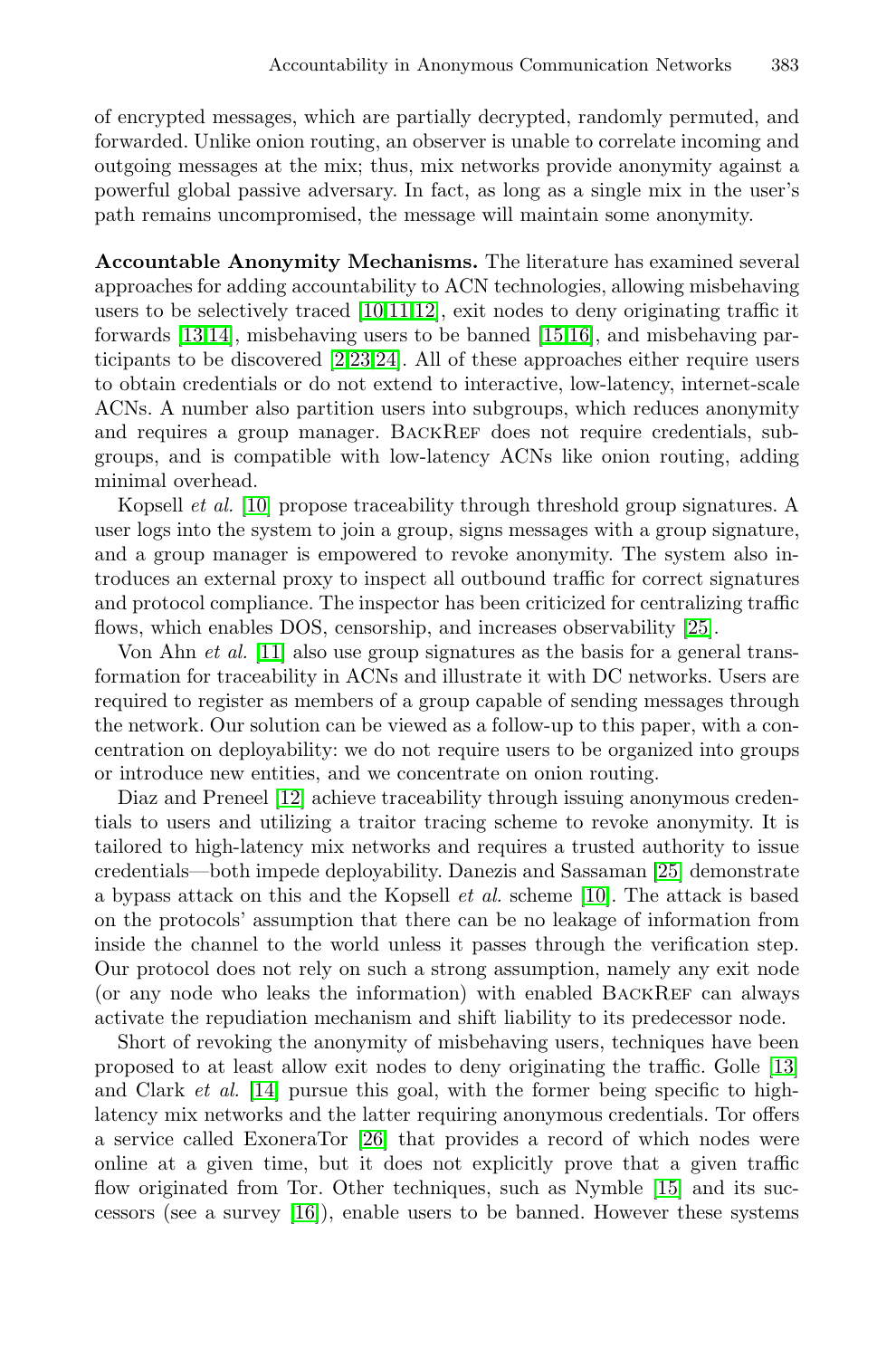<span id="page-4-0"></span>inherently require some form of credential or pseudonym infrastructure for the users, and also require web-servers to verify user requests. Finally, Dissent [2] and its successors [23,24] presents an interesting approach for accountable anonymous communication for DC Nets [1], however even when highly optimized [23], DC Nets are not competitive for internet-scale application.

# **3 Design Overview**

In this section we describe our threat model and system goals, and present our key idea and design rationale.

#### **3.1 Threat Model and System Goals**

We consider the same threat model as the underlying ACN in which we wish to incorporate the BACKREF mechanism. Our active adversary  $A$  aims at breaking some anonymity property by determining the ultimate source and/or destination of a communication stream or breaking unlinkability by linking two communication streams of the same user. We assume that some, but not all, of the nodes in the path of the communication stream are compromised by the adversary  $A$ , who knows all their secret values, and is able to fully control their functionalities. For high latency ACNs like mix networks, we assume that the adversary can also observe all traffic in the network, as well as intercept and inject arbitrary messages, while for low latency ACNs like onion routing, we assume the adversary can observe, intercept, and inject traffic in some parts of the network.

While maintaining the anonymity and unlinkability properties of an ACN, we wish to achieve the following goals when incorporating BACKREF in the ACN:

- **Repudiation:** For a communication stream flowing through a node, the node operator should be able to prove that the stream is coming from another predecessor node or user.
- **Backward traceability:** Starting from an exit node of a path (or circuit), it should be possible to trace the source of a communication stream back to the entry node when all nodes in the path verifiably reveal their predecessors.
- **No forward traceability:** For a compromised node, it should not be possible for the adversary  $\mathcal A$  to use BACKREF to verifiably trace its successor in any completed anonymous communication session through it.
- **No false accusation:** It should not be possible for a compromised node to corrupt the BACKREF mechanism to trace a communication stream:
	- 1. to a path different from the path employed for the stream, and
	- 2. to a node other than its predecessor in the path.

**Non-goals.** We expect our accountability notion to be reactive in nature. We do not aim at proactive accountability and do not try to stop an illegal activity in an ACN in a proactive manner, as we believe perfect black-listing of web urls and content to be an infeasible task. Moreover, some nodes may choose not to follow the BackRef mechanism locally (e.g., they may not maintain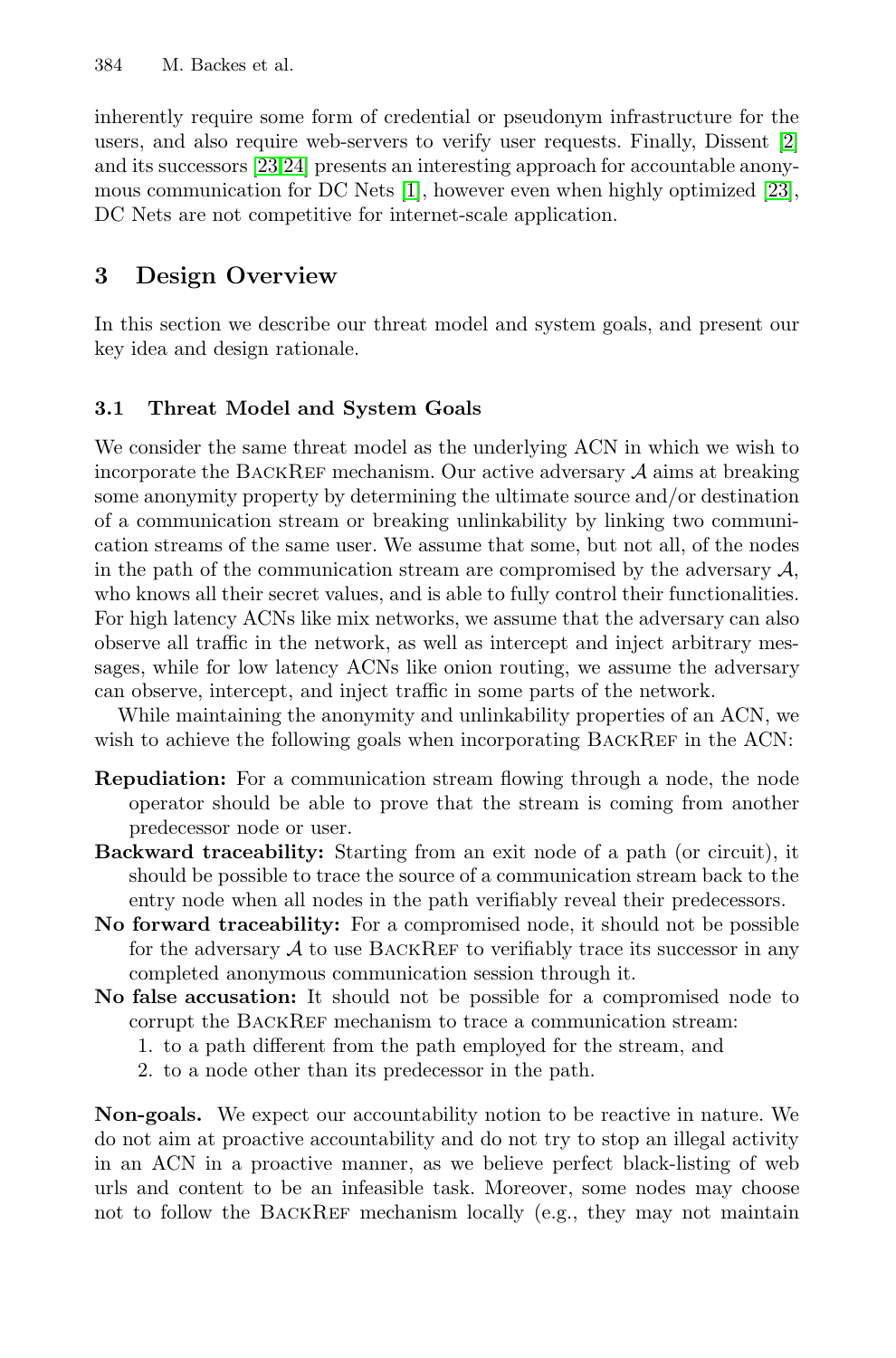<span id="page-5-1"></span>

**Fig. 1.** Backward Traceability Verification

or share the required evidence logs), and full backward traceability cannot be ensured in those situations; nevertheless, the cooperating nodes can still prove their innocence in a verifiable manner.

Due to its reactive nature, our repudiation mechanism inherently requires evidence logs containing verifiable routing information. Encrypting these logs and regularly rotating the corresponding keys can provide us eventual forward secrecy [27]. However, we cannot aim for *immediate* forward secrecy due to the inherently *eventual* forward secret nature of the encryption mechanism.

#### **3.2 Design Rational[e a](#page-19-1)[nd](#page-19-9) [K](#page-19-10)[ey](#page-19-11) [Id](#page-19-12)[ea](#page-19-13)**

Fig. [1](#page-19-14) [p](#page-19-14)[rese](#page-19-15)[nt](#page-19-16)[s](#page-19-2) [a](#page-19-2) [g](#page-18-13)[ene](#page-19-3)ral expected architectu[re](#page-5-0) to achieve the above mentioned goals. It is clear the network level logs and the currently cryptographic mechanism in the ACNs cannot be used for verifiably backward traceability purpose as they cannot stop false accusations (or traceability) by compromised nodes: a compromised node can tamper with its logs to intermix two different ACN paths as there is no cryptographic association between different parts of an ACN path.

<span id="page-5-0"></span>We observe that almost all OR protocols [19,27,28,29,30,31] (except TAP) and mix network protocols  $[32,33,34,20,7,21]$  employ (or can employ<sup>1</sup>) an element of a cyclic group of prime order satisfying some (version of) Diffie-Hellman assumption as an authentication challenges or randomization element per node in the path. In particular, it can be represented as  $X = g^x$ , where g is a generator of a cyclic group G of prime order p with the security parameter  $\kappa$  and  $x \in_R \mathbb{Z}_p$  is a random secret value known only to the user. This element is used by each node on the path to derive a secret that is shared with the user and is used to extract a set of (session) keys for encryption and integrity protection. In the anonymity literature, these authentication challenges X are known as user *pseudonyms*.

The key idea of our BACKREF mechanism is to use these pseudonyms  $X = g^x$ and the corresponding secret keys  $x$  as signing key pairs [to](#page-19-2) sign pseudonym's for successor nodes at entry and middle nodes, and to sign the communication stream headers at the exit nodes. Signatures that use  $(x, g^x)$  as the signing key pair are referred to as *pseudonym signatures*. As pseudonyms are generated independently for every single node, and the corresponding secret exponents are random elements of  $\mathbb{Z}_p$ , they do not reveal the user's identity. Moreover, it also is not possible to link two or more pseudonyms to a single identity. Therefore,

<sup>1</sup> Although some these have been defined using RSA encryptions, as discussed in [20] they can be modified to work in the discrete logarithm (DL) setting.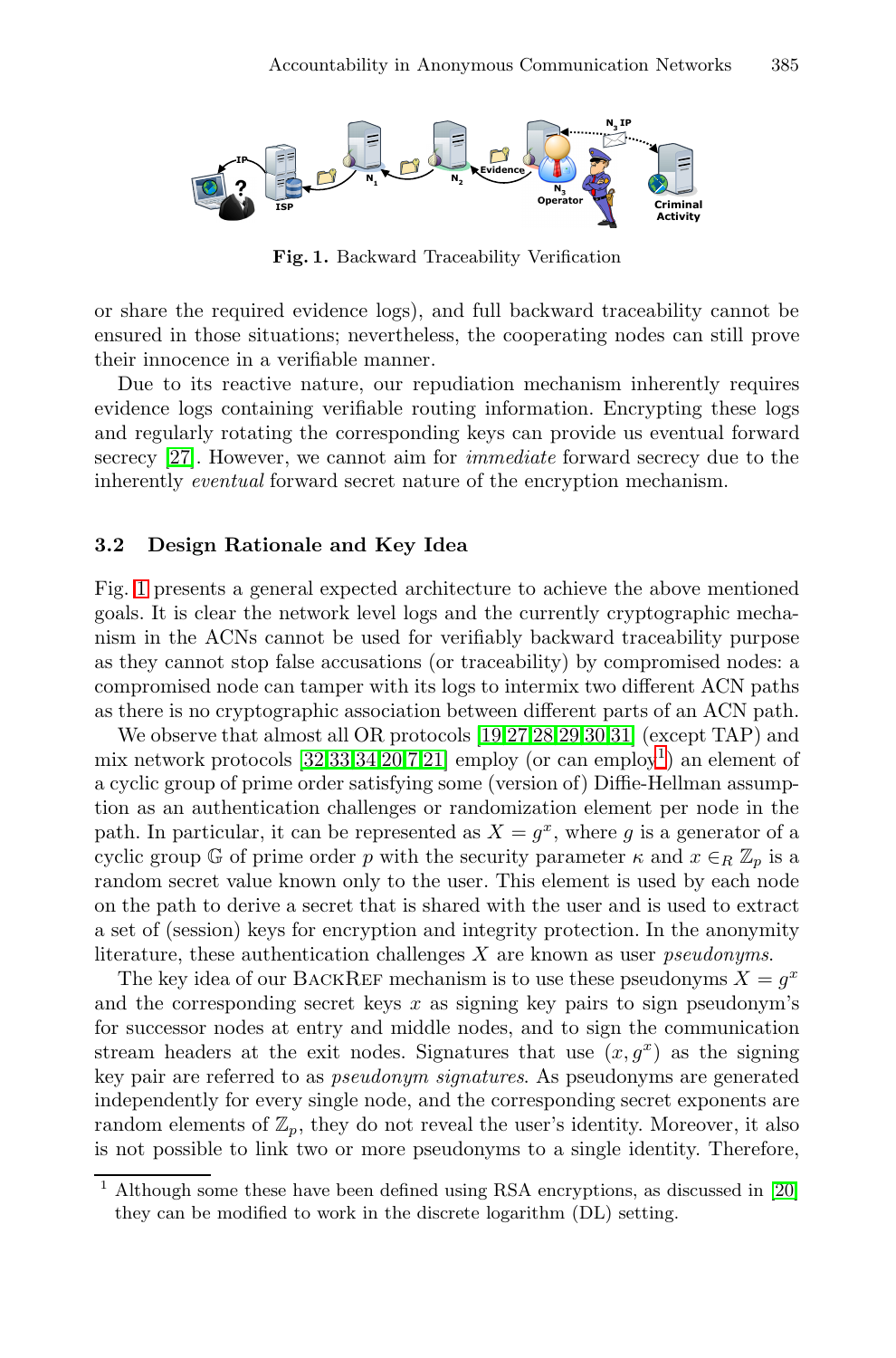pseudonym signatures become particularly useful in our BackRef mechanism, where users utilize them to sign messages without being identified by the verifier.

We can employ a CMA-secure [35] signature scheme against a computationally bounded adversary (with the security parameter  $\kappa$ ) such that, along with the usual existential unforgeability, the resultant pseudonym signature scheme satisfies the following property:

**Unconditional Signer Anonymity:** The adversary cannot determine a signer's identity, even if it is allowed to obtain signatures on an unbounded number of messages of its choice.

We use such temporary signing key pairs (or pseudonym signatures) to sign consecutively employed pseudonyms in an ACN path and the web communication requests leaving the ACN path. Pseudonym signatures provide linkability between the employed pseudonyms and the communicated message on an ACN path. However, these pseudonyms are not sufficient to link the node employed in the ACN path: for a pseudonym received by a node, its predecessor node can always deny sending the pseudonym in the first place. We solve this problem by introducing *endorsement signatures*: We assume that every node signs the pseudonym while sending it to the successor so that it cannot plausibly deny this transfer during backward tracing.

#### **3.3 Scope of Solution**

To understand th[e sc](#page-18-5)[op](#page-18-6)[e of](#page-18-7) [B](#page-18-8)[ack](#page-18-9)Ref, first consider traceability in the context of the simplest ACN: a single-hop proxy. Any traceability mechanism from the literature implicitly assumes a solution to the problem of how users can be traced through a simple proxy. We dub this the 'last mile' problem. The proxy can keep logs, but this requires a trusted proxy. Alternatively the I[SP](#page-19-17) could observe and log relevant details about traffic to the proxy, requiring trust in the ISP. The solution more typically used in the literature is to assu[me](#page-12-0) individual users have digital credentials or signing keys—essentially some form of PKI is in place to certify the keys of individual users. [10,11,12,13,14]

None of these last mile solutions are particularly attractive. The assumption of a PKI provides the best distribution of trust but short-term deployment appears infeasible. We believe the involvement of ISPs is the most readily deployable. Such a solution involves an ISP with a packet attestation mechanism [36] which acts as a trusted party capable of proving the existence of a particular communication. We discuss the packet attestation mechanism further in §5.

For selected traffic flows, BACKREF provides traceability to the entrance node. This is effectively equivalent to reducing the strong anonymity of a distributed cryptographic ACN to the weak anonymity of a single hop proxy. For full traceability, we then must address the 'last mile' problem: tracing the flow back to the individual sender. Thus BACKREF is not a full traceability mechanism, but rather an essential component that can be composed with any *systems* solution to the last mile problem. While we later discuss a solution that involves ISPs, we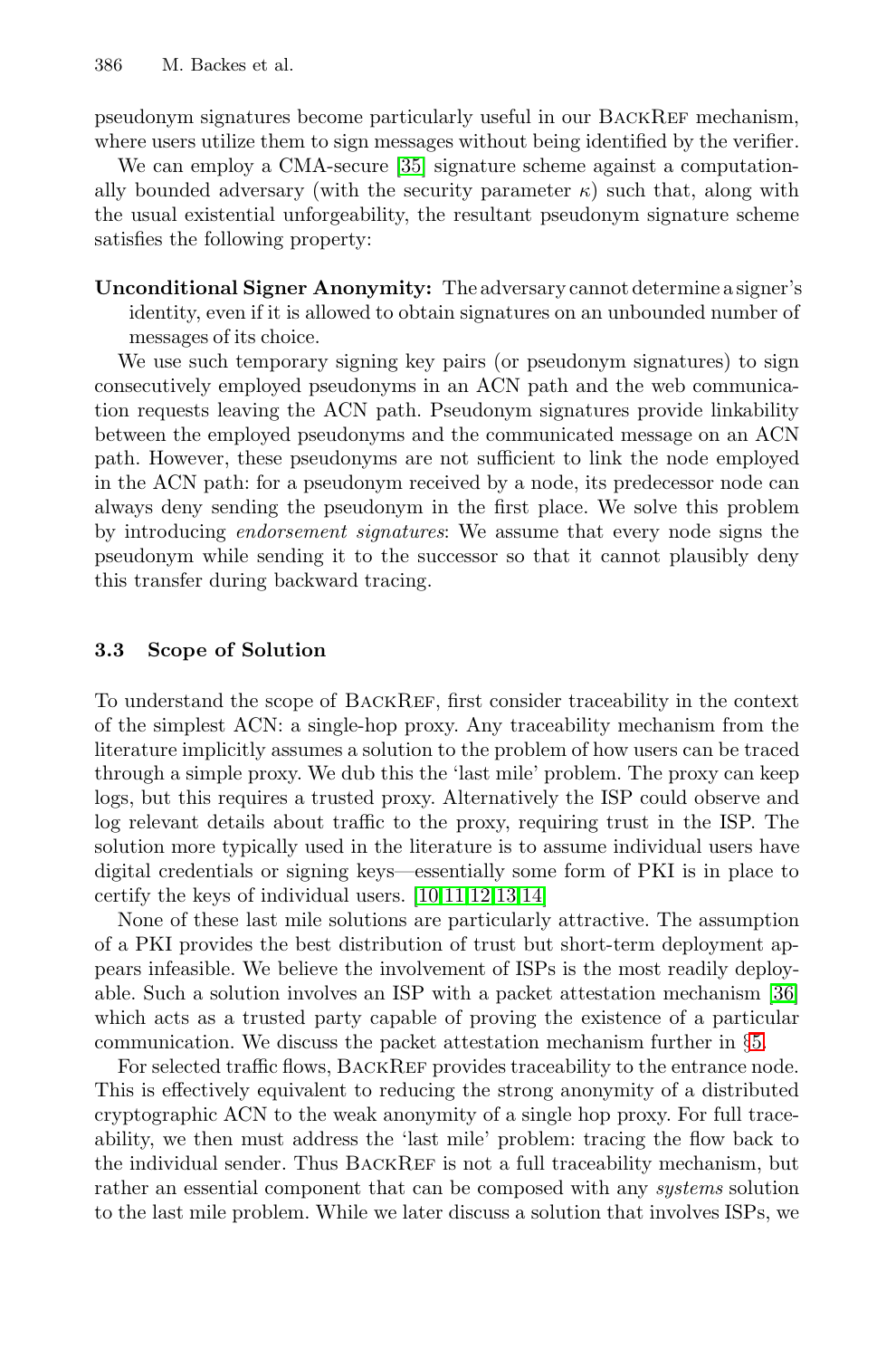<span id="page-7-0"></span>emphasize that BACKREF itself is concentrated on, arguably, the more difficult pr[oble](#page-5-1)m [of](#page-19-18) [o](#page-19-18)ffering ensured traceability within the ACN.

# **4 Repudiation (or Traceability)**

In this section, we present our BACKREF repudiation scheme. For ease of exposition, we include our scheme in an OR protocol instead of including it in the generic ACN protocol. Nevertheless, our scheme is applicable to almost all ACNs mentioned in §3.2. We start our discussion with a brief overview of the OR protocol in the Tor notions [37]. We then discuss the protocol flow for BackRef and describe our cryptographic components.

### **4.1 The OR Protocol: Overview**

The OR protocol is defined in two phases: circuit construction and streams relay.

**OR Circuit Construction.** The circuit construction phase involves the user onion proxy (OP) randomly selecting a short circuit of (*e.g.,* 3) OR nodes, and negotiating a session key with each selected OR node using one-way authenticated key exchange (1W-AKE) [31] such as the ntor protocol. When a user wants to create a circuit with an OR node  $N_1$ , she runs the *Initiate* procedure of the ntor protocol to generate and send an authentication challenge to  $N_1$ . Node  $N_1$ then runs the respond procedure and returns the authentication response. Finally, the user uses the *ComputeKey* procedure of ntor along with the response to authenticate  $N_1$  and to compute a session key with it. To extend the circuit further, the user sends an extend request to  $N_1$  specifying the address of the next node  $N_2$  and a new ntor authentication challenge for  $N_2$ . The process continues until the user exchanges the key with the exit node  $N_3$ .

**Relaying Streams.** Once a circuit [\(](#page-18-15)denoted as  $\langle U \leftrightarrow N_1 \leftrightarrow N_2 \leftrightarrow N_3 \rangle$ ) has been constructed through  $N_1$ ,  $N_2$  and  $N_3$ , the user-client U routes traffic through the circuit using onion-wrapping *WrOn* and onion-unwrapping *UnwrOn* procedures. *WrOn* creates a layered encryption of a payload (plaintext or onion) given an ordered list of (three) session keys. *UnwrOn* removes one or more layers of encryptions from an onion to output a plaintext or an onion given an input onion and a ordered list of one or more session keys. To reduce latency, many of the user's communication streams employ the same circuit [6].

The structure and components of communication streams may vary with the network protocol. For ease of exposition, we assume the OR network uses TCPbased communication in the same way as Tor, but our schemes can easily be adapted for other types of communication streams.

In Tor, the communication between the user's TCP-based application and her Tor proxy takes place via SOCKS. To open a communication stream (i.e., to start a TCP connection to some web server and port), the user proxy sends a *relay begin* cell (or packet) over the circuit to the exit node  $N_3$ . When  $N_3$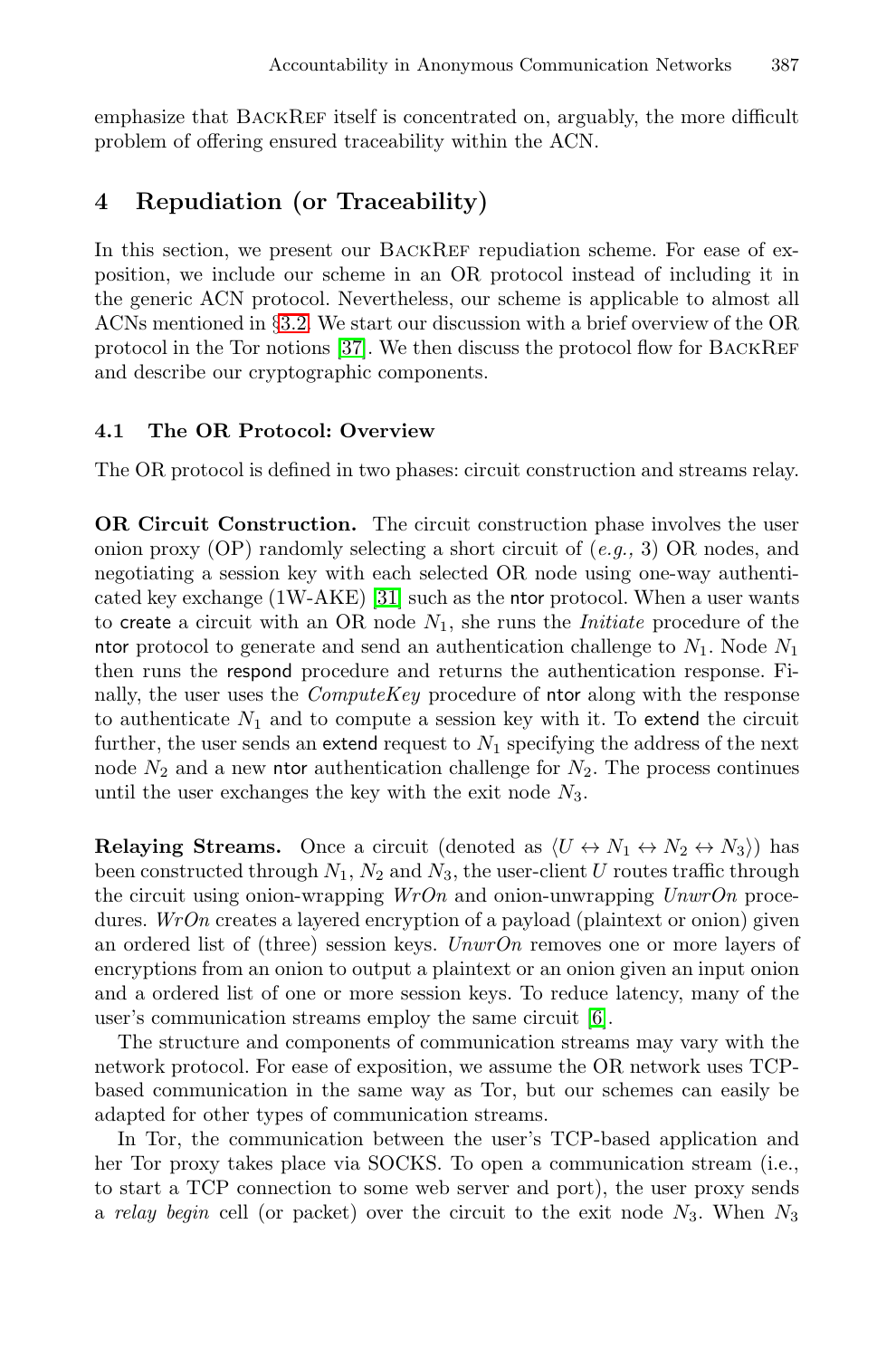receives the TCP request, it makes a standard TCP handshake with the web server. Once the connection is established, N<sup>3</sup> responds to the user with a *relay connected* cell. The user then forwards all TCP stream requests for the server as *relay data* cells to the circuit. (See [6,37] for a detailed explanation.)

#### **4.2 The BackRef Protocol Flow**

Consider a user U who wishes to construct an OR circuit  $\langle U \leftrightarrow N_1 \leftrightarrow N_2 \leftrightarrow N_3 \rangle$ , and use it to send communication stream  $m$ . BACKREF adds the repudiation mechanism as a layer on the top of the existing OR protocol. We assume that every OR node possesses a signing (private) key for which the corresponding verification (public) key is publicly available through the OR directory service.

The corresponding OR protocol with the BACKREF scheme works according to the following five steps:

**1. Circuit Construction with an E[nt](#page-12-0)ry Node:** The user U creates a circuit with the entry node  $N_1$  using the ntor protocol. If the user is an OR node, then it endorses its pseudonym  $X_1$  by signing it with its public key and sending the signature along with  $X_1$ .

However, if the user  $U$  is not an OR node, it cannot endorse the pseudonym  $X_1$  as no public-key infrastructure (PKI) or credential system is available to him. We solve this systems problem by entrusting the ISP with a packet attestation mechanism [36] such that the ISP can prove that a pseudonym was sent by  $U$ to  $N_1$ . We discuss the packet attestation mechanism in §5.

**2. Circuit Extension:** To extend a circuit to  $N_2$ ,  $U$  generates a new pseudonym  $X_2$  of an ntor instance, signs  $X_2$  and the current timestamp with the secret value  $x_1$  associated with  $X_1$ , and sends an extend request to  $N_1$  along with the identifier for  $N_2$ ,  $\{X_2 \mid |ts_{x_2}\}_{\sigma_{X_1}}$  and a timestamp  $ts_{x_2}$ . Notice that the extension request is encrypted by a symmetric session key negotiated between  $U$  and  $N_1$ .

Upon receiving a message,  $N_1$  decrypts and verifies  $\{X_2 \mid (t s_{x_2}\}_{\sigma_{X_1}})$  using the previously received pseudonym  $X_1$  and timestamp. We call this verification *pseudonyms linkability verification*. If the signature is valid, it creates an evidence record as discussed in Step 4, signs  $X_2$  using its private key to generate  ${X_2||\text{ts}_2}_{\sigma_{sk_1}}$  and sends a circuit create request to the node  $N_2$  with  ${X_2||\text{ts}_2}_{\sigma_{sk_1}}$ .

Node  $N_2$ , upon receiving a circuit creation request along with  $\{X_2 \mid |ts_2\}_{\sigma_{sk_1}}$ , verifies the signature. Upon a successful verification, it replies to  $N_1$  with an ntor authentication response for the OR key agreement and generates the OR session key for its session with (unknown) user  $U$ .  $N_1$  sends the authentication response back to  $U$  using their OR session, who then computes the session key with  $N_2$ and continues to build its circuit to  $N_3$  in a similar fashion.

Notice that we carefully avoid any conceptual modification of the OR circuit construction protocol; the above signature generation and verification steps are the only adjustments that BACKREF makes to this protocol.

**3. Stream Verification:** Once a circuit  $\langle U \leftrightarrow N_1 \leftrightarrow N_2 \leftrightarrow N_3 \rangle$  has been established, the user U can utilize it to send her web stream requests. To open a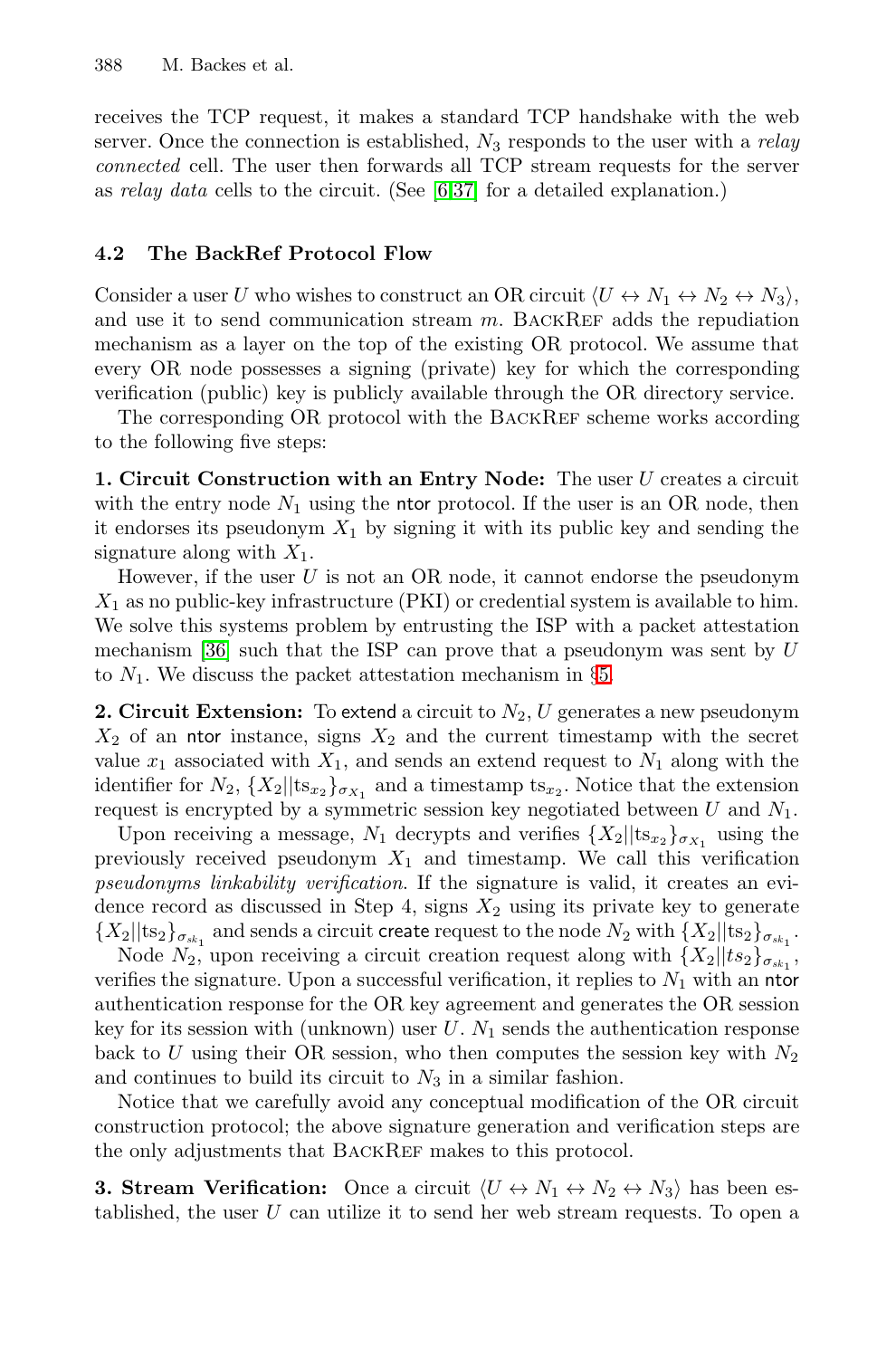TCP connection, the user sends a *relay begin* cell to the exit node  $N_3$  through the circuit. The user  $U$  includes a pseudonym signature (or stream request signature) on the cell contents signed with the secret exponent  $x_3$  of  $X_3$ . The user also includes a timestamp in her stream request. When the *relay* cell reaches the exit node  $N_3$ , the exit node verifies the pseudonym signature with  $X_3$ . Once the verification is successful and the timestamp is current,  $N_3$  creates the evidence log (Ste[p 4\)](#page-11-0) and proceeds with the TCP handshake to the destination server. The *relay* stream request is discarded otherwise.

This stream verification helps  $N_3$  to prove linkability between its handshakes with the destination server and the pseudonym  $X_3$  it has received from  $N_2$ . When a whitelist directory exists, the exit node first consults the directory and if the request (*i.e.,* web stream request) is whitelisted, the exit node just forwards it to the destination server. In such a case, the exit node does not require any signature verification and also does not create an evidence log. We further discuss the server whitelisting in §4.4.

**4. Log Generation:** After every successful pseudonym linkability or stream verification, the evidence record is created. A pseudonym linkability verification evidence record associates linkability between two pseudonyms  $X_i$  and  $X_{i+1}$ and an endorsement signature on  $X_i$ , while a stream verification evidence record associates a stream verification with an endorsement signature on  $X_3$  for  $N_3$ .

**5. Repudiation or Traceability:** The verifier contacts the exit node  $N_3$ with the request information (e.g., [IP](#page-19-17) [a](#page-19-17)ddress, port number, and timestamp) for a malicious stream coming out of the exit node  $N_3$ . The operator of  $N_3$  can determine a record using the stream request information. This evidence record verifiably reveals the identity of the middle node  $N_2$ .

As an *optional* next step, using the evidence records, it is possible for  $N_2$  to verifiably reveal the identity of its pre[dec](#page-19-19)essor  $N_1$ . Then, the last mile of a full traceability is to reach from  $N_1$  to the user U in a verifiable manner using the record on  $N_1$  and the request information on the ISP [36][. W](#page-20-0)hen the user U is an OR node a record at  $N_1$  is sufficient and the last mile problem does not exist.

#### **4.3 Cryptographic Details**

**BLS Signatures.** For pseudonym and endorsement signatures, we use the short signature scheme of Boneh, Lynn and Shacham (BLS) [38]. Consider two Gap co-Diffie-Hellman groups (or co-GDH group)  $\mathbb{G}_1$  and  $\mathbb{G}_2$  and a multiplicative cyclic group  $\mathbb{G}_T,$  all of the same prime order  $p,$  associated by a bilinear map  $[39]$  $e : \mathbb{G}_1 \times \mathbb{G}_2 \to \mathbb{G}_T$ .

Let  $g_1, g_2$ , and  $g_T$  be generators for  $\mathbb{G}_1$ ,  $\mathbb{G}_2$ , and  $\mathbb{G}_T$  respectively and let a full-domain hash function  $H: \{0,1\}^* \to \mathbb{G}_1$ . The BLS signature scheme [38] comprises following three algorithms:

*Key Generation:* Choose random  $sk \in_R \mathbb{Z}_p$  and compute  $pk = g_2^{sk}$ . The private key is *sk*, and the public key is *pk* .

*Signing:* Given a private key  $pk \in \mathbb{Z}_p$ , and a message  $m \in \{0,1\}^*$ , compute  $h = H(m) \in \mathbb{G}_1$  and signature  $\sigma = h^{sk}$ , where  $\sigma \in \mathbb{G}_1$ .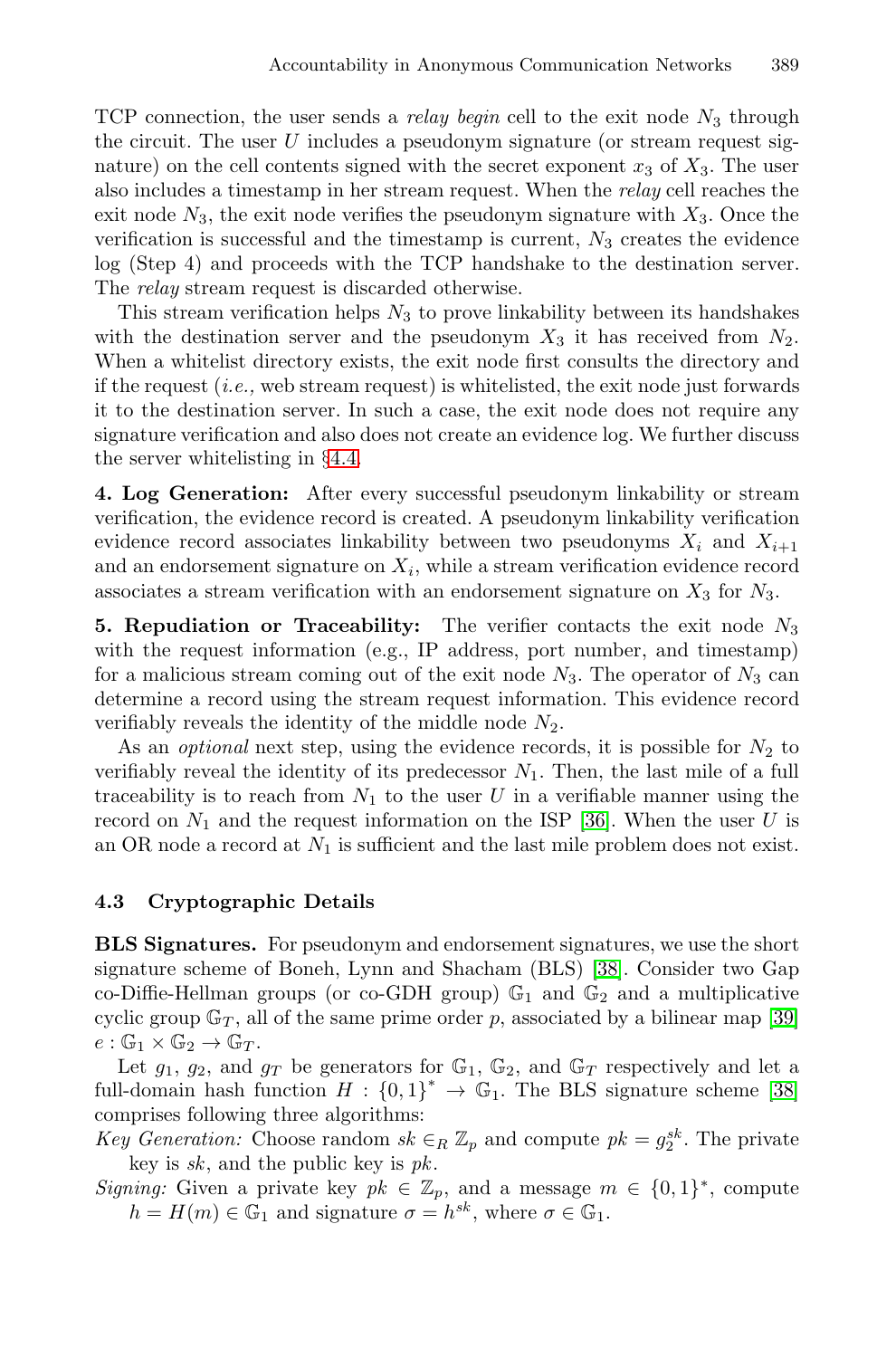*Verification:* Given a public key  $pk \in \mathbb{G}_2$  $pk \in \mathbb{G}_2$  $pk \in \mathbb{G}_2$ , message  $m \in \{0,1\}^*$ , and signature  $\sigma \in \mathbb{G}_1$ , compute  $h = H(m) \in \mathbb{G}_1$  and verify that  $(g_2, pk, h, \sigma)$  is a valid co-Diffie-Hellman tuple.

We choose the BLS signature scheme due to the shorter size of their signatures; however, if signing and verification efficiency is more important, we can choose faster signature schemes such as [40].

**Circuit Extension.** To extend the circuit  $\langle U \leftrightarrow N_1 \rangle$  to the next hop  $N_2$ , the user U chooses  $x_2 \in_R \mathbb{Z}_p$  and generates a pseudonym  $X_2 = g_2^{x_2}$ , where  $g_2 \in \mathbb{G}_2$ . U then signs the pseudonym  $X_2$  and the current timestamp<sup>2</sup> value ts<sub>x<sub>2</sub></sub> with pseudonym  $X_1$  as public key to obtain a signature  $\sigma_{X_1} = H(X_2 || \text{ts}_{x_2})^{x_1}$ . Upon receiving the signed pseudonym  ${X_2||ts_{x_2}}_{\sigma_{X_1}}$  along with the timestamp  $ts_{x_2}$ , the node  $N_1$  checks if the timestamp is current and verifies it as follows:

$$
e(H(X_2||\text{ts}_{x_2}), X_1) \stackrel{?}{=} e(\sigma_{X_1}, g_2)
$$

**Pseudonym Endorsement.** After successful verification,  $N_1$  creates an endorsement signature  $\sigma_1 = H(X_2||\text{ts}_2)^{sk_1}$  for pseudonym  $X_2$  and current timestamp ts<sub>2</sub> using its signing key  $sk_1$  and sends it along with  $X_2$  and ts<sub>2</sub> to  $N_2$ .

The node  $N_2$  then follows the pseudonym endorsement step. Upon receiving the signed pseudonym  ${X_2||ts_2}_{\sigma_1}$ ,  $N_2$  verifies it as follows:

$$
e(H(X_2||\text{ts}_2), pk_1) \stackrel{?}{=} e(\sigma_1, g_2).
$$

On a successful verification,  $N_2$  continues with the OR protocol.

**Stream Verification.** To generate a stream request signature, the user signs the stream request (*i.e.,* selected contents of the *relay begin* cell) using the pseudonym  $X_3 = g_2^{x_3}$  where  $x_3$  is the secret corresponding to  $X_3$ . For contents of the *relay* cell  $m = {\text{address}}||\text{port}||\text{ts}_{x_m}$ , the stream request signature  $\sigma_{X_3}$  is defined as  $\sigma_{X_3} = H(m)^{x_3}$ . The user sends the signature along with the *relay* cell and the current timestamp  $ts_{x_m}$  to the exit node through the already-built circuit.

<span id="page-10-0"></span>Once the signed stream request reaches  $N_3$ , it verifies the signature as follows:

$$
e(H(m), X_3) \stackrel{?}{=} e(\sigma_{X_3}, g_2).
$$

Upon a successful verification, the exit node  $N_3$  proceeds with the TCP handshake. A verified request allows the node to link  $X_3$  and the request.

Note that when the destination server ensures an authenticated end-to-end connection with the user, stream verification of the stream request (*relay begin*) suffices; otherwise, the user should sign and the exit node should verify each *relay data* cell to avoid any content modification attack by the exit node.

Log Generation. After every successful pseudonym or stream verification, an evidence record is added to the evidence log. The evidence records differ with nodes' positions within a circuit, and we define two types of evidence logs.

<sup>&</sup>lt;sup>2</sup> Here, in presence of evidence records, we require only coarse-grained timestamps (e.g., dd/mm/yyyy:hh) for replay prevention. Moreover, in the low-latency ACNs, we avoid fine-grained timestamps as they may lead to (offline) traffic-analysis attacks.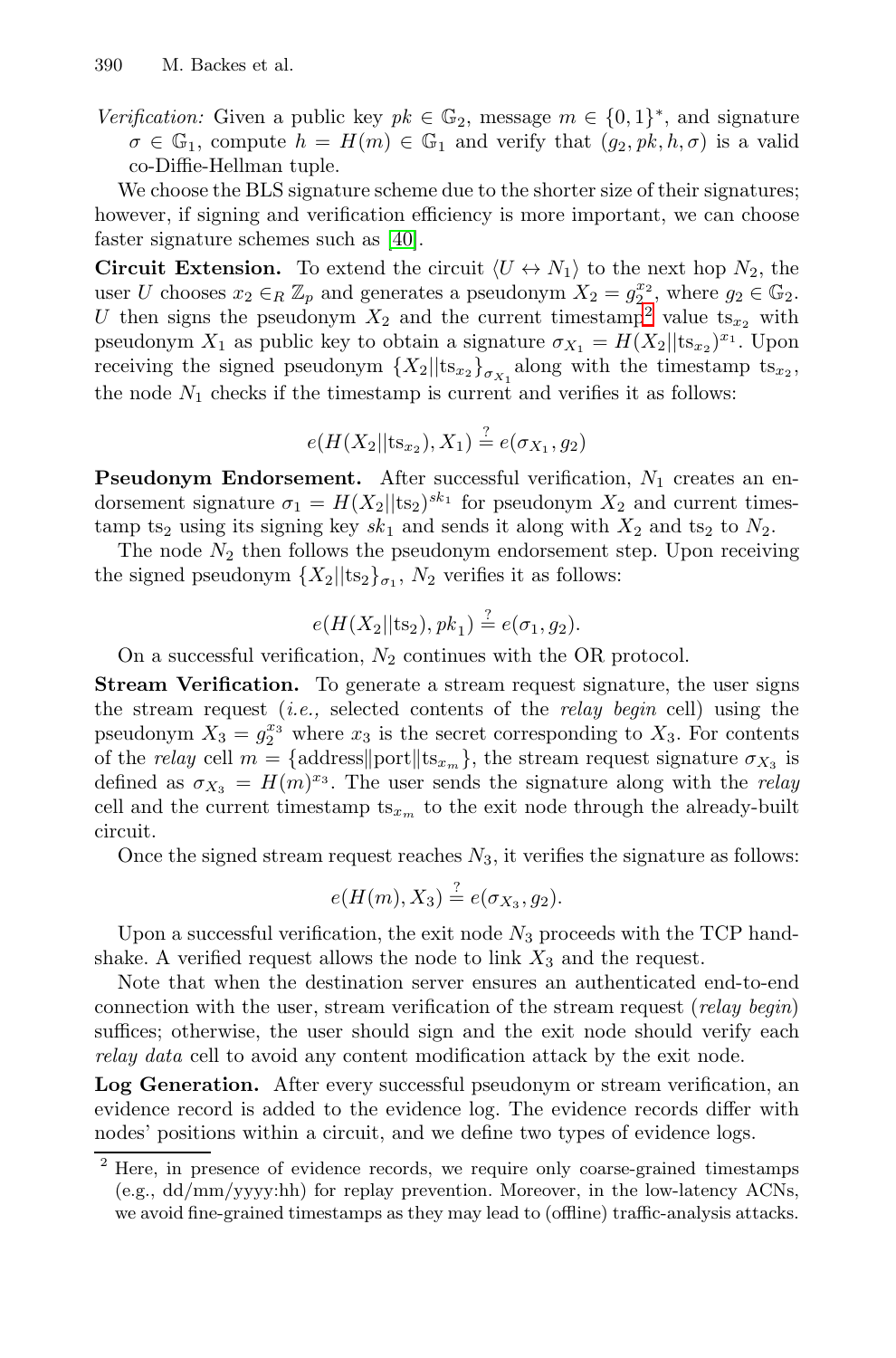- *Exit node log***:** For every successful stream verification, an evidence record is added to the evidence log at the exit node. A single evidence record consists of the signature on  $X_3$  (i.e.,  $\{X_3 \mid \text{ts}_3\}_{\sigma_2}$ ), and the stream request  $H(m)$ coupled by the pseudonym signature  $\{m\}_{\sigma_{X_3}}$  and the timestamp ts<sub>*xm*</sub>.
- *Middle and entry node log***:** The middle and entry node evidence record comprises two pseudonyms  $X_i, X_{i+1}$ , and a timestamp value  $ts_{x_{i+1}}$  coupled with the appropriate signatures and the IP address of  $N_{i-1}$ . The pseudonym  $X_i$ is coupled with an endorsement signature  ${X_i||ts_i}_{\sigma_{i-1}}$  from node  $N_{i-1}$ , and the pseudonym  $X_{i+1}$  is coupled by a pseudonym signature  $\{X_{i+1} | \text{ts}_{x+1}\}_{\sigma_{X_i}}$ . When the user is not an OR node and does not posse a verifiable signature key pair, the corresponding record at  $N_1$  consists of a signed pseudonym  ${X_2||ts_{x_2}}_{\sigma_{X_1}}$ , pseudonym  $X_1$ , timestamp value  $ts_{x_2}$ , and the IP of the user.

**Repudiation or Traceability.** Given the server logs of a stream request, an evidence record corresponding to the stream request can be obtained. In the first step, it is checked whether the timestamp matches the stream request under observation. In the next step, the association between the stream request and the pseudonym of the exit node  $X_3$  is verified using the pseudonym signature. Then, the association of the pseudonym  $X_3$  and  $N_2$  is checked using the pseudonym endorsement signature. Given the pseudonym  $X_3$  and a timestamp  $ts_{x_m}$ , the backward traceability verification at node  $N_2$  is carried out as follows:

- <span id="page-11-0"></span>1. Do a lookup in the evidence log to locate the signed pseudonym  ${X_3||ts_{x_3}}_{\sigma x_2}$ and the timestamp  $ts_{x_3}$ , where  $X_3$  is the lookup index.
- 2. Compare the timestamps  $(\text{ts}_{x_m} \text{ and } \text{ts}_{x_3})$  under observation and prove the linkability between  $X_2$  and  $X_3$  by verify[ing](#page-19-17) the signature  $\{X_3 \mid \text{ts}_{x_3}\}_{\sigma_{X_2}}$ .
- 3. If verification succeeds, reveal the IP address of the node  $N_1$  who has forwarded  $X_2$  and verify  $\{X_2 \mid |ts_2\}_{\sigma_1}$  with  $pk_1$ .

The above three steps can be used repeatedly to reach the entry node. However, they cannot be used to verifiably reach the user if we do not assume any public key and credential infrastructure for the users. Instead, our protocol relies on the ISP between user U and  $N_1$  to use packet attestation [36] to prove that the pseudonym  $X_1$  was sent from U to  $N_1$ .

### **4.4 Exit Node Whitelisting Policies**

To provide a good balance between anonymity and accountability, we include a whitelisting option for exit nodes. This option allows a user to avoid the complete verification and logging mechanisms if her destination is in the whitelist directory of her exit node. In particular, we categorize the destinations into two groups:

**Whitelisted Destinations:** For several destinations such as educational .edu websites, an exit node may find traceability to be unnecessary. The exit node includes such destinations in a whitelist directory such that, for these destinations, it does not require any endorsement and pseudonym signatures. Traffic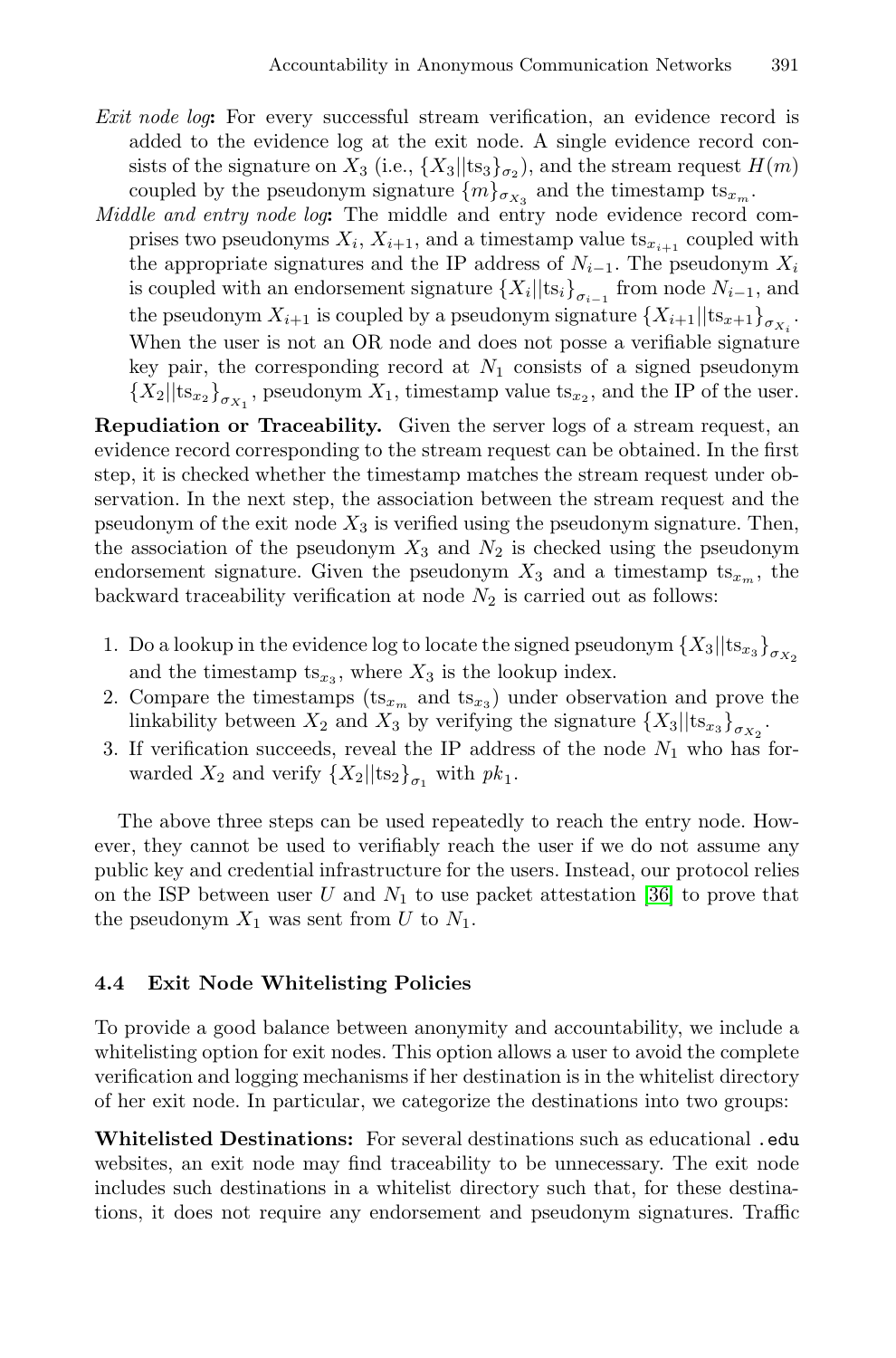<span id="page-12-0"></span>sent to these whitelisted destinations through the circuit remains anonymous in the current ACNs sense as the sender does not have to employ BackRef. In that case, to protect malicious user's access, such destinations may use end-toend blacklisting systems such as Nymble [15] and its successors [16].

**Non-listed Destinations:** For destinations that are not listed in the exit-node whitelist directory, the user has to use BACKREF while building the circuit to it; otherwise, the exit node will drop her requests to the non-listed destinations.

We emphasize that BACKREF is *not* an "all-or-nothing" design alternative: it allows an ACN to conveniently disable the complete verification and logging mechanisms for some pre-selected destinations. In particular, an exit node with "Sorry, it is an anonymity network, no logs" opinion can still whitelist the whole Internet, while others employ BACKREF for non-whitelisted sites. The use of BackRef is transparent, and users can choose if they wish to use a BackRef node for their circuits.

### **5 Systems Aspects and Discussion**

**Communication Overhead.** Communication overhead for BACKREF is minimal: every circuit creation, circuit extension, and stream request carries a 32 byte BLS signature and additional 4 byte timestamp.

**Computation Overhead.** In a system with BACKREF, every node has to verify a signature and generate another. Using the pairing-based cryptography (PBC) library, a BLS signature generation takes less than 1*ms* while a verification requires nearly 3*ms* for 128-bit security on a commodity PC with an Intel i5 quad-core processor with 3.3 GHz and 8 GB RAM. Signing and verification time (and correspondingly system load) can be further reduced using faster signature schemes (*e.g.,* [40]).

Log Storage. BACKREF requires nodes to maintain logs of cryptographic information for potential use by law enforcement. These logs are not innocuous, and the implications of publicly disclosing a record need to be considered. The specificity of the logs should be carefully designed to balance minimal disclosure of side-information (such as specific timings) while allowing flows to be uniquely identified. It must also be possible to reconstruct the logged data from the types of information available to law enforcement. The simplest entry would contain the destination IP, source (exit node) IP, a coarse timestamp, as well as the signature. Logs should be maintained for a pre-defined period and then erased.

No single party can hold the logs without entrusting this entity with the anonymity of all users. The OR nodes can retain the logs themselves. This, however, would require law enforcement to acquire the logs from every such node and consequently involve the nodes in the investigation—a scenario that may not be desirable. Furthermore, traceability exposes nodes of all types, not just exit nodes, to investigation. We are aware of a number of entities who deliberately run middle nodes in Tor to avoid this exposure. An alternative is to publish encrypted logs, where a distributed set of trustees share a decryption key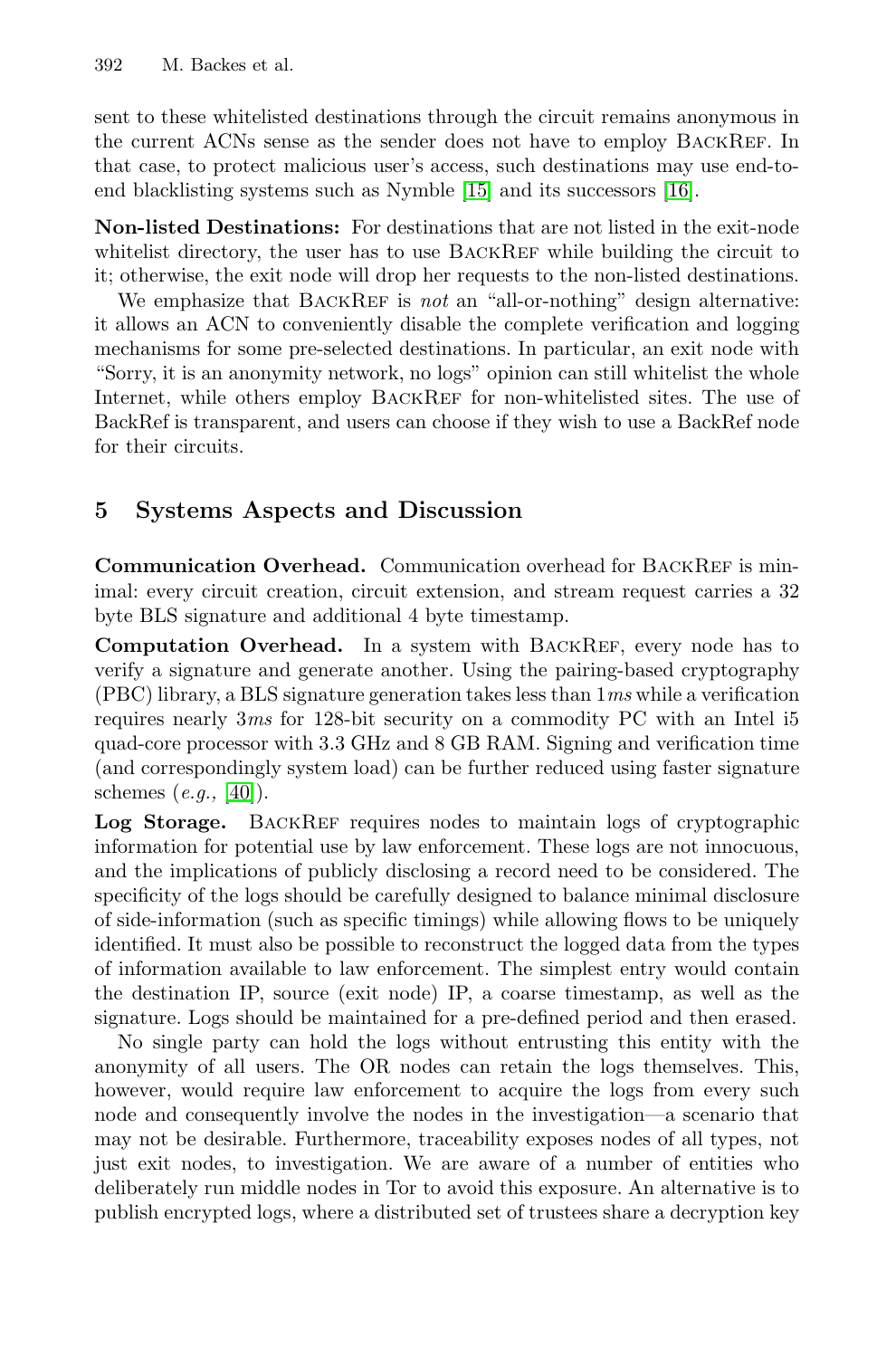and act as a liaison to law enforcement, while holding each other accountable by refusing to decrypt logs of users who have not violated the traceability policy. Such an entity acts in a similar fashion to the group manager schemes based on group signatures [11].

**Non-cooperating Nodes.** Given the geographic diversity of the ACNs, it is always possible that some proxy nodes will cooperate with the BackRef mechanism, while others will not. The repudiation property of BACKREF ensures that a cooperating node can always at least correctly shift liability to a noncooperating node. Moreover, such a coope[rati](#page-19-17)ng node may also *reactively* decide to block any future communication from the non-cooperating node as a policy.

**Venturing the Last Mile.** In the scenarios where full traceability is required, we need a mechanism for solving the last mile problem addressed in the previous sections. BACKREF does not introduce any PKI for the users, therefore our protocol has to rely on some trust mechanism to prove the linkability between the IP address of the user and the entry node pseudonym. For this purpose, we consider an ISP with a packet attestation mechanism [36] to be a proper solution that adds a small overhead for the existing ISP infrastructure and at the same time does not harm any of the properties provided by the ACN. In some countries there is an obligation for the ISPs to retain data that identify the user. In other countries the ISPs are not obligated by law, but it is nevertheless common practice. The protocol is designed in a way that the ISP has to attest only to the *ClientKeyExchange* message (this message is a part of the TLS establishing procedure, and also is public and not encrypted message) which is used to establish the initial TLS [com](#page-20-2)munication. This message does not reveal any sensitive information related to the identity of the user. By its design, we reuse this m[essa](#page-20-3)ge as a pseudonym for the entry OR node.

#### **6 Security Analysis**

W[e co](#page-20-4)[ndu](#page-20-5)ct a formal security analysis of BACKREF. We model our protocol from §4 (in a restricted form) in the applied pi calculus [41] and verify its important properties, *i.e.,* anonymity, backward traceability, no forward traceability, and no false accusation with ProVerif [42], a state-of-the-art automated theorem prover that provides security guarantees for an unbounded number of protocol sessions.

We model backward traceability and no false accusation as trace properties. and anonymity and no forward traceability as observational equivalence relations. The employed ProVerf scripts as well as an extended version of the paper are available online [43],[44].

**Basic Model.** We model the OR protocol in the applied pi calculus to use circuits of length three (*i.e.,* one user and three nodes); the extension to additional nodes is straightforward. To prove different security properties we upgrade the model to use additional processes and events. To solve the last mile problem, our model involves an honest ISP which can prove the existence of a communication channel between the user and the entry node. This channel is modeled as private, preventing any ISP log forgeries. The cryptographic log collection model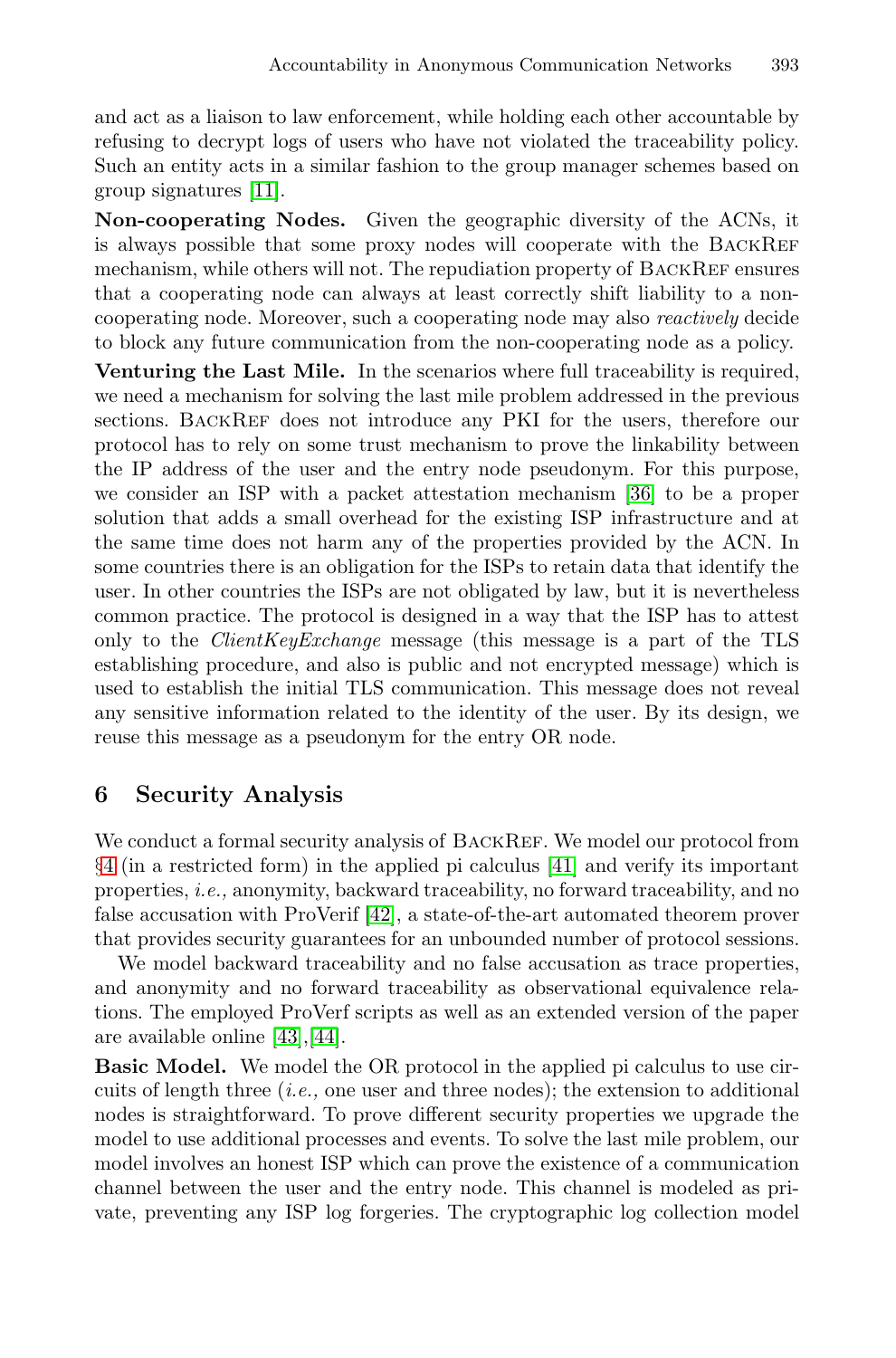<span id="page-14-0"></span>is designed in a decentralized way such that nodes retain the logs themselves in a table that is inaccessible to the adversary.

We model the flow of the pseudonyms and the onion, together with the corresponding verification. However, we do not model the underlying, cryptographically verified 1W-AKE ntor [31] protocol, and assume that the session key between the user and the selected OR process is exchanged securely. The attacker is a standard Dolev-Yao active adversary with full control over the public channels: It learns everything ever send on the network, and can create and insert messages on the public channels. It also controls network scheduling.

**Backward Traceability.** The goal of our protocol is to trace the source of the communication stream starting from an exit node. We verify that the property of backward traceability arrives from the correctness of the (backward) verification mechanism. The correctness property can be formalized in ProVerif as follows:

$$
TraceUser(ID) \Longrightarrow (LookupISP(X_1, IP) \Longrightarrow (RevealPred(ID)) \Longrightarrow (RevealPred(ipN1)) \Longrightarrow (RevealPred(ipN2)) \land CheckSig \land LookupN3(m))),
$$
 (1)

where the notation  $A \implies B$  denotes the requirement that the event A must be preceded by a event B. In our protocol, the property says that the user  $U$ is traced if all nodes in the circuit verifiably trace their predecessors and the ISP solves the last mile problem. The traceability protocol P starts with the event  $LookupN3(m)$  which means that for a given message m (stream request) the verifier consults the log, and if such a request exists, it checks the signature  $CheckSig$ . Finally, when all conditions are fulfilled, the verifier reveals the identity of the predecessor node  $RevealPred(ipN2)$  $RevealPred(ipN2)$ . This completes the nested correspondence  $(CheckSig \wedge Lookup Ng(m) \wedge RevealPred(ipN2))$  which verifiably traces  $N_2$ . In a similar fashion, the verifier traces  $N_1$  and U.

To solve the last mile problem, after the identity of  $U$  is revealed the verifier lookup into the evidence table of the ISP (LookupISP) to prove the connection between the identity of the user  $IP$  and the pseudonym of the entry node  $X_1$ . If such a record exists, the event  $TraceUser(ID)$  is executed.

*Theorem:* The trace property defined in equation (1) holds true for all possible executions of process P.

*Proof.* Automatically proven by ProVerif.

 $\Box$ 

- **No False Accusation.** There are two aspects associated with false accusations: 1. It should not be possible for a malicious node  $N_A$  to trace a communication stream to an OR node  $N_C$  other than to its predecessor in the corresponding circuit. Informally, to break this property,  $N_A$  has to be obtain a signature of  $N_C$  on a particular pseudonym associated with the circuit. This requires  $N_A$ to forge a signature for  $N_C$ , which is not possible due to the unforgeability property of the signature scheme.
- 2. It should not be possible for a malicious node  $N_A$  to trace a communication stream to a circuit  $C_1$  other than the circuit  $C_2$  employed for the communication stream. Consider a scenario where two concurrent circuits  $(C_1$  and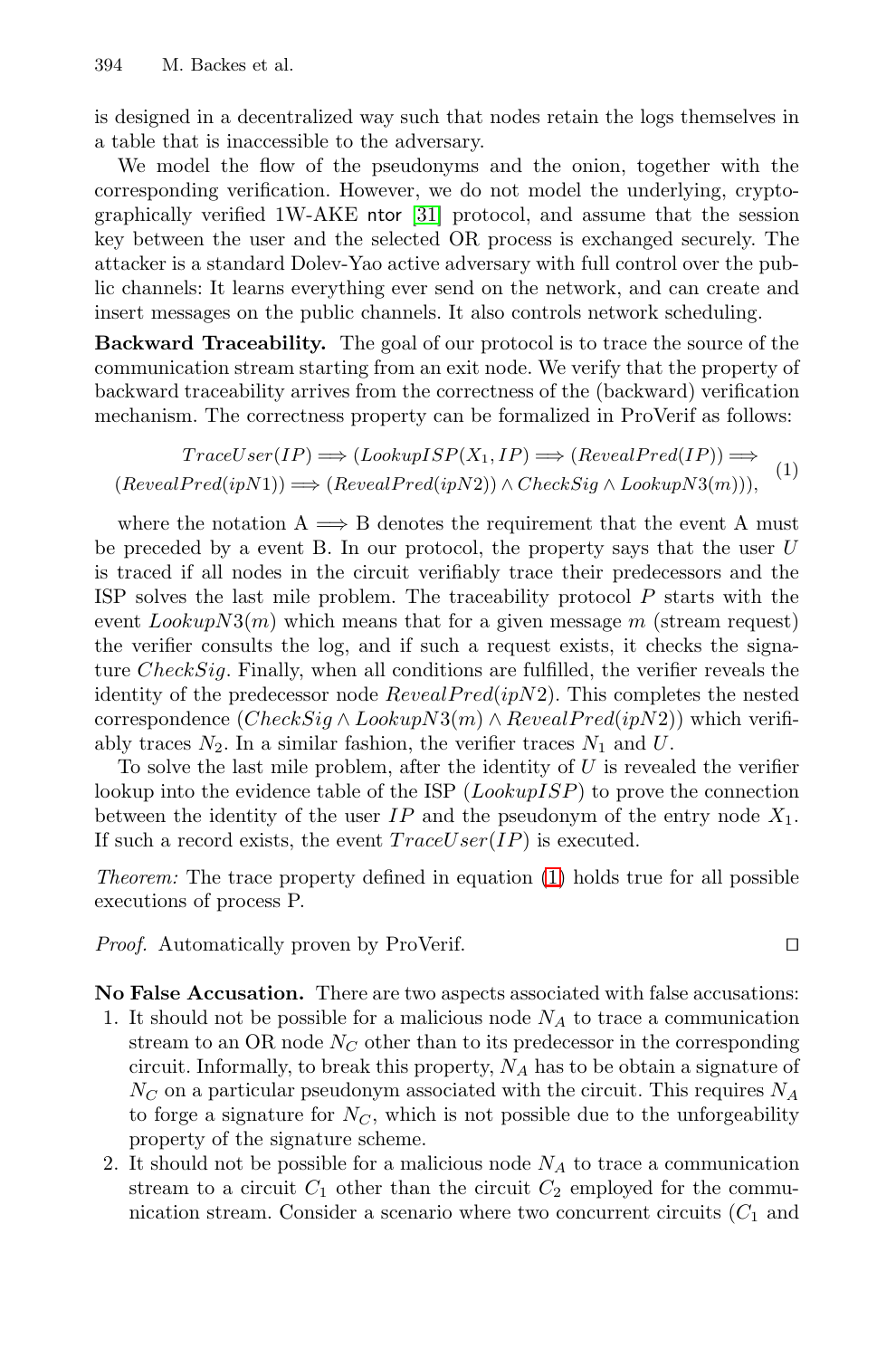<span id="page-15-0"></span>

**Fig. 2.** No False Accusation adversarial model

 $C_2$ , established by two different users  $U_1$  and  $U_2$ , pass through a malicious node  $N_A$ . Suppose that  $N_A$  collaborates with  $U_2$  who is misbehaving and has used the OR network for criminal activities. To help  $U_2$  by falsely accusing a [diff](#page-19-17)erent predecessor,  $N_A$  must forge two signatures: To link two pseudonyms  $X_{1i-1}$  and  $X_{2i}$  from circuits  $C_1$  and  $C_2$  respectively,  $N_A$  has to forge the pseudonym signature on  $X_{2i}$  with  $X_{1i-1}$  as a public key, or he has to know the temporal signing key [p](#page-15-0)air for the predecessor in  $C_1$ .

Intuitively, the first case is ruled out by the unforgeability property of the signature scheme. We model the later case as a trace property. Here, even when  $N_A$  collaborates with  $U_2$ [, it](#page-19-17) cannot forge the signed pseudonym received from its predecessor. The property remains intact as long as one of the nodes on  $C_1$ and the packet attesting ISP [36] remain uncompromised. In the absence of a PKI or credential system for users, the last condition is unavoidable.

<span id="page-15-1"></span>We formalize and verify the latter case of the property in an adversarial model where the attacker has compromised one user  $(U_1 \text{ or } U_2)$ . Figure 2 provide a graphical representation of the protocol P. We upgrade the basic model involving additional user  $U_2$  who sends additional message  $m_2$ . As mentioned before, to simulate the packet attesting mechanism [36] we involve a honest ISP between the user and the entry node. The ISP only collects data that identifies the user (IP address of the user) and the pseudonym for the entry node  $(X_1)$ , which is send in plain-text. The adversary does not have access to the log stored by the ISP. We want to verify that for all protocol executions the request  $m_i$  cannot be associated with any user  $U_i$  other than the originator. To formalize the property in ProVerif, we model security-related protocol events with logical predicates. The event CorrISP defines the p[oin](#page-15-1)t of the protocol where the ISP is corrupted. In absence of support for timestamp in ProVerif, we model timestamp values ts for circuits as fresh *nonces*. The property can be formalized as follows:

$$
Accuse(ID, m) \Longrightarrow CorrISP. \tag{2}
$$

It says that if a user with address IP is falsely accused for a message  $m$ , i.e.  $Accuse(IP, m)$ , then indeed the ISP has to be corrupted.

*Theorem:* The trace property defined in equation (2) holds true for all possible executions of process P.

*Proof.* Automatically proven by ProVerif.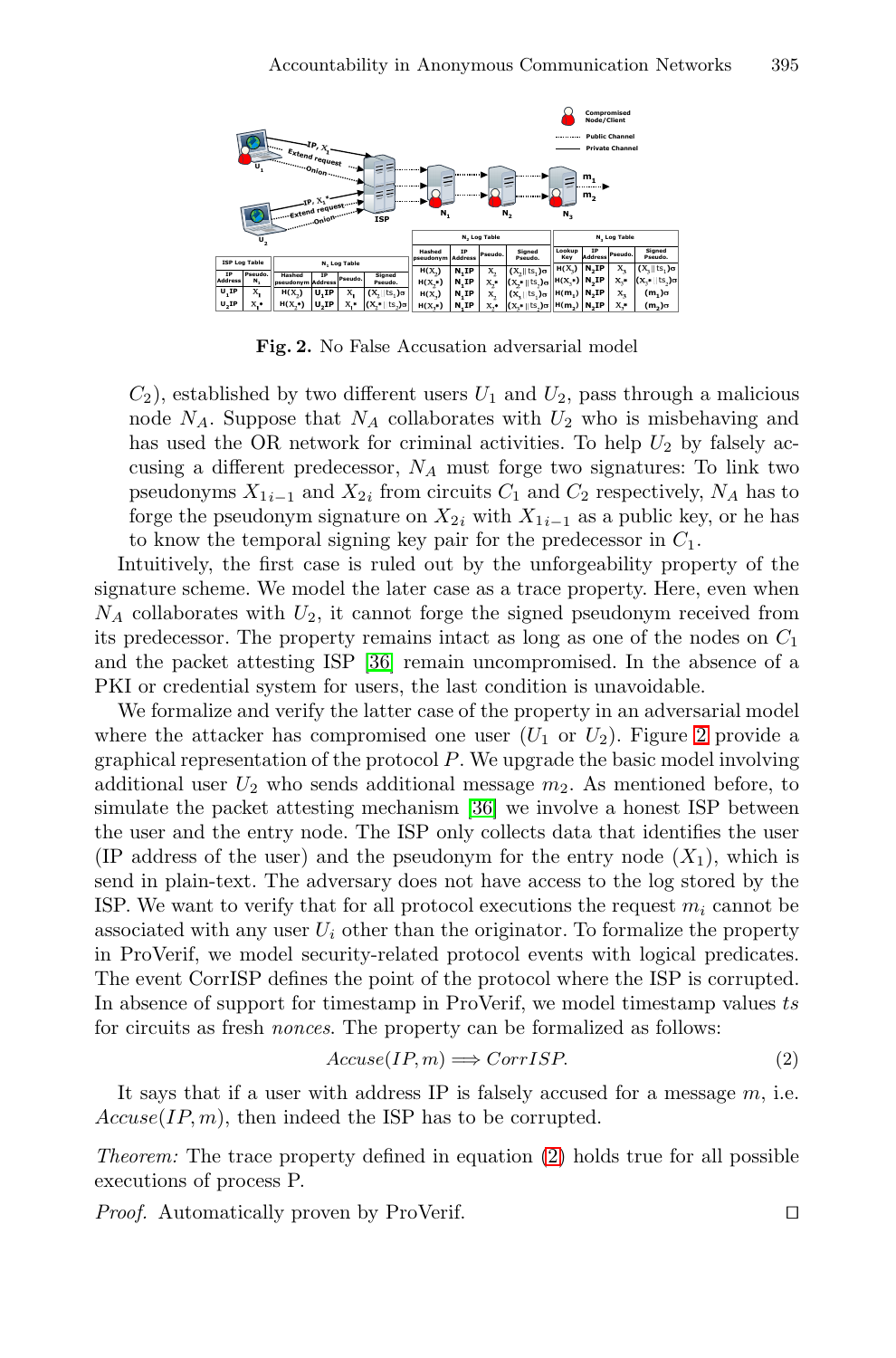

**Fig. 3.** Anonymity Game

**Anonymity.** We use observational equivalence to formalize privacy related properties such as in [45], [46]. We model anonymity as an equivalence relation between two processes that are replicated an unbounded number of times and execute in parallel. In the first process  $P$ , users  $U_1$  and  $U_2$  send two messages  $m_1$  and  $m_2$ , respectively. While in the second process Q the two messages are swapped. If the two defined processes are observationally equivalent ( $P \approx Q$ ), then we say that the attacker cannot distinguish between  $m_1$  and  $m_2$  i.e. cannot learn which message is sent by which user. In our scenario we assume that the attacker can compromise some fraction of the OR nodes, but not all of them. Figure 3 provides a graphical representation of the anonymity game where the exit node  $N_3$  is honest. The game works as follows:

1.  $U_1$  and  $U_2$  create an onion data structure  $O_1$  and  $O_2$ , respectively, intended for  $N_3$  and send via previously built circuits  $C_1$   $(U_1 \leftrightarrow N_1 \leftrightarrow N_2 \leftrightarrow N_3)$  and  $C_2$  $(U_2 \leftrightarrow N_1 \leftrightarrow N_2 \leftrightarrow N_3)$ . Nodes communicate between each other through public channels. 2. Two of the intermediate nodes are corrupted and the attacker has full control over them. The intermediate compromised nodes (in our case  $N_1$  and  $N_2$ ) remove one layer of encryption from  $O_1$  and  $O_2$  and send the onion to the exit node  $N_3$ . 3. After receiving these two onions from the users  $U_1$  and  $U_2$  and possibly other onions from compromised users, the exit OR node  $N_3$  removes the last layer of the encryption and publishes the message on a public channel.

Note that the ISP does not affect the anonymity game and only acts as a proxy between the users and the outside world. For the verification, we assume that  $U_1$  and  $U_2$  are honest and they follow the protocol. Nevertheless, the action of any compromised user and honest users can be interleaved in any order.

*Theorem:* The observational equivalence relation  $P \approx Q$  holds true.

*Proof.* Automatically proven by ProVerif.

 $\Box$ 

**No Forward Traceability.** The evidence log of the backward traceability protocol in BackRef does not store any information (*i.e.,* IP addresses) that can identify or verifiably reveal the identity of a node's successor. The log contains only the pseudonym for the successor node which does not reveal anything about the identity of the node.

We formalize this property as an observational equivalence relation between two distinct processes and verify that an adversary cannot distinguish them. Figure 4 provides a graphical representation of the game. To prove the observational equivalence, we model a scenario with concurrent circuit executions.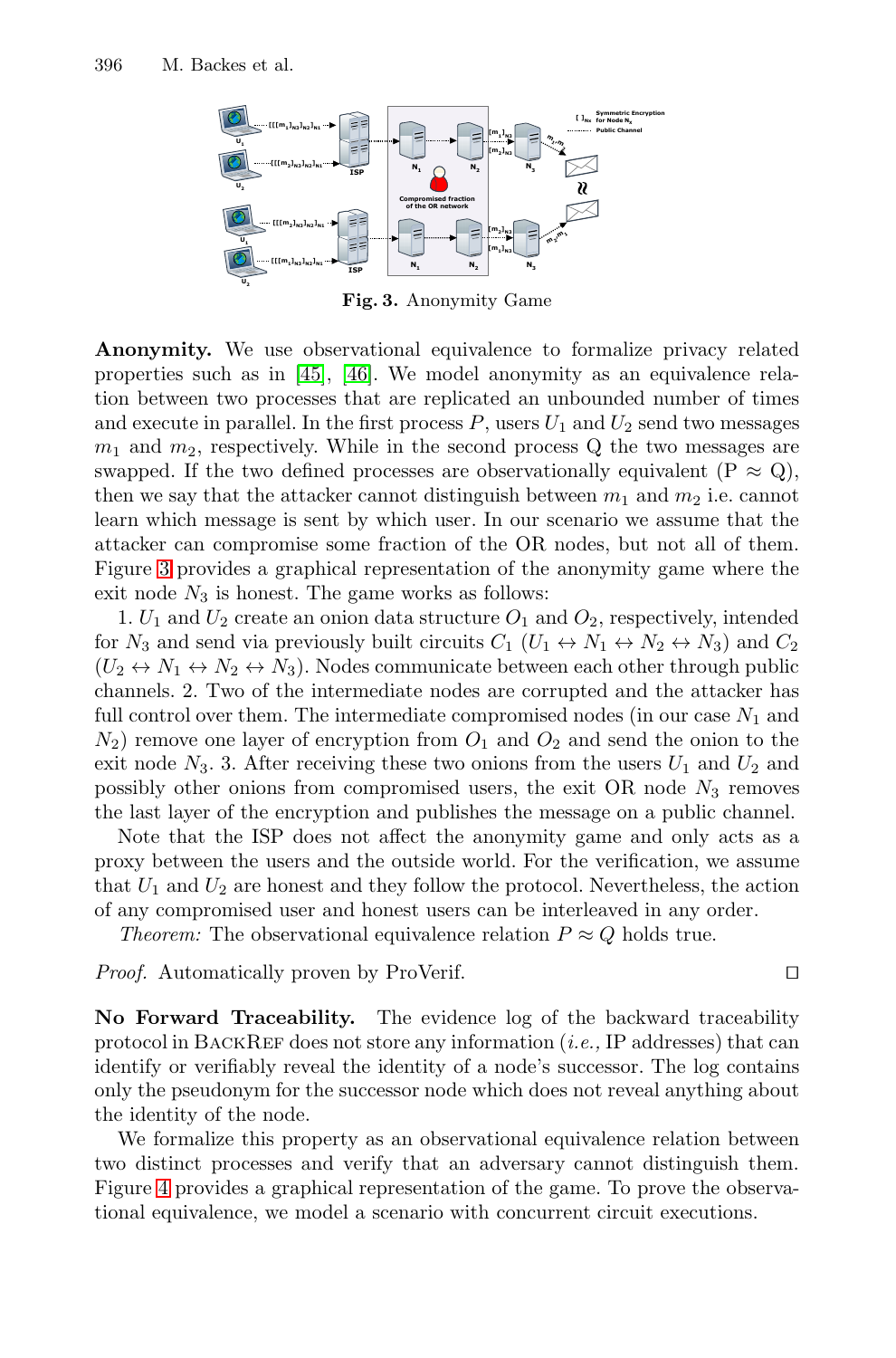

**Fig. 4.** No Forward Traceability

In this game, the adversary can corrupt parties and extract their secrets only after the message transmission over the circuit has completed. For this game, our model involves an additional middle node and user  $U_2$ . Two users  $U_1$  and  $U_2$  send two different messages  $m_1$  and  $m_2$  via two circuits. We verify that it is impossible for an attacker to deduce any meaningful information about the successor node for a particular request. Our game works as follows: 1.  $U_1$  and  $U_2$ start the protocol and construct two different circuits,  $C_1(U \leftrightarrow N_1 \leftrightarrow N_2 \leftrightarrow N_3)$ and  $C_2(U \leftrightarrow N_1 \leftrightarrow N_2^* \leftrightarrow N_3)$  respectively, with adequate values  $(x_1, x_2, x_3)$  for a circuit  $C_1$  and  $(x'_1, x'_2, x'_3)$  for  $C_2$ . 2.  $U_1$  and  $U_2$  create an onion data structure  $O_1$  and  $O_2$  and send to the exit node  $N_3$  via previously built circuits  $C_1$  and  $C_2$ . Nodes communicate with each other through public channels. 3. After receiving the two onions from the users and possibly other onions from compromised users,  $N_3$  removes the last layer of the encryption and publishes the messages on a public channel. 4. After protocol completion, the entry node  $N_1$  is compromised and the adversary obtains the evidence log.

In the first process  $P, U_1$  sends  $m_1$  and  $U_2$  sends  $m_2$ , while the process  $Q$  is reversed process P. For the no forward traceability verification, we assume that all other parties in the protocol remain honest, except the compromised  $N_1$ . For example, if two neighbor nodes are compromised, the no forward traceability can be easily broken by activating the backward traceability mechanism.

*Theorem:* The observational equivalence relation  $P \approx Q$  holds true.

*Proof.* Automatically proven by ProVerif.

Finally, to the best of our knowledge, our formal analysis is the first ProVerifbased analysis of the OR protocol; it can be of independent interest towards formalizing and verifying other properties of the OR protocol.

 $\Box$ 

### **7 Conclusion**

We presented BACKREF, an accountability mechanism for ACNs that provides practical repudiation for the proxy nodes, allowing selected outbound traffic flows to be traced back to the predecessor node. It also provides a full traceability option when all intermediate nodes are cooperating. While traceability mechanisms have been proposed in the past, BACKREF is the first that is both compatible with low-latency, interactive applications (such as anonymous web browsing) and does not require group managers or credential issuers. BackRef is provably secure, requires little overhead, and can be adapted to a wide range of anonymity systems. We also analyzed some important systems issues (namely, white-listing, log storage, non-cooperating nodes, and the last mile problem)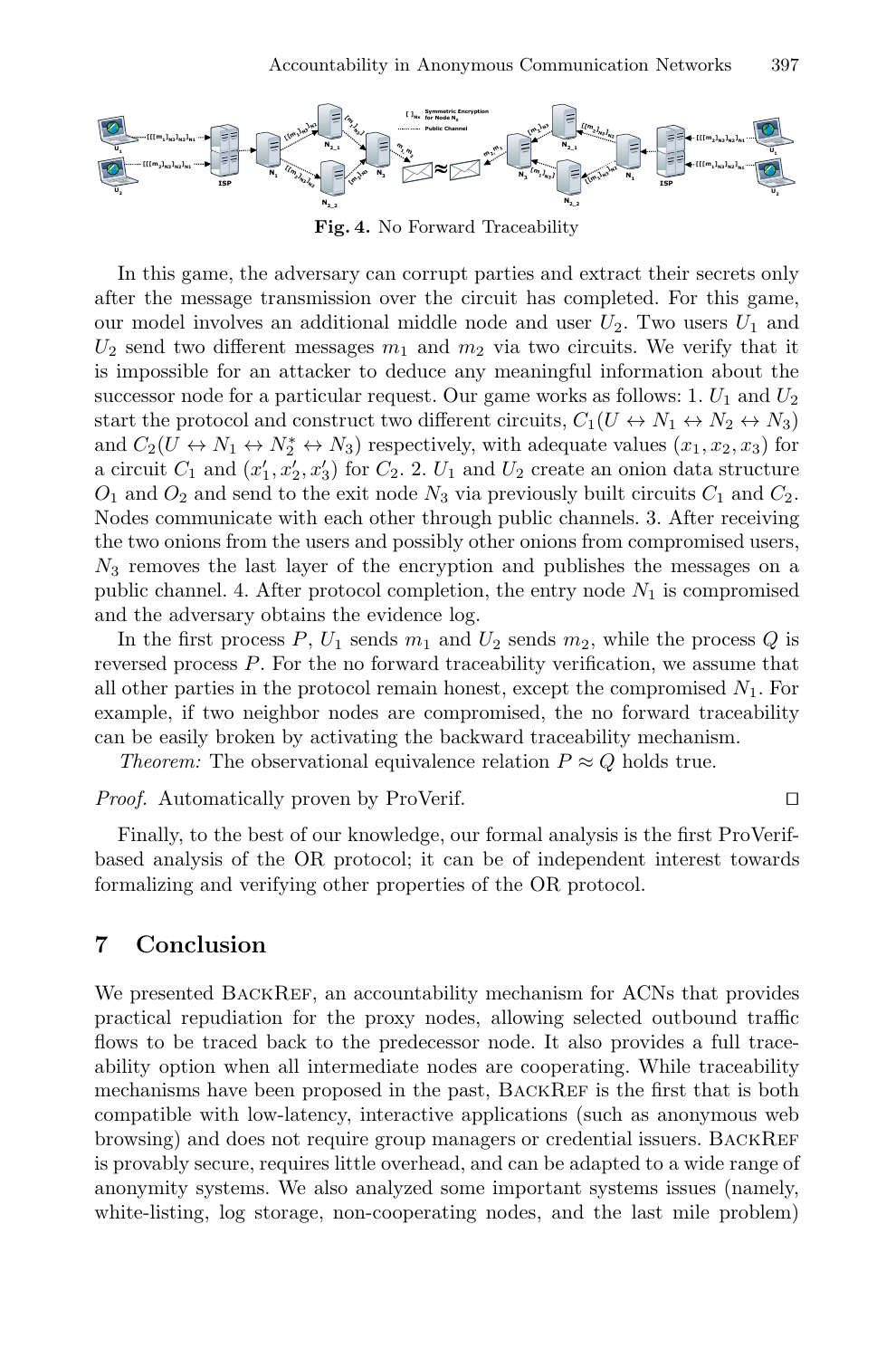<span id="page-18-14"></span><span id="page-18-2"></span><span id="page-18-1"></span><span id="page-18-0"></span>with any reactively accountable ACN, and presented plausible options towards deploying BACKREF in practice.

<span id="page-18-15"></span>**Acknowledgments.** We would like to thank the anonymous reviewers for their valuable comments. We would also like to thank Kim Pecina for his assistance with ProVerif proofs. This work was supported by the German Ministry for Education and Research through funding for the Center for IT-Security, Privacy and Accountability and the German Universities Excellence Initiative.

## <span id="page-18-13"></span><span id="page-18-3"></span>**References**

- <span id="page-18-4"></span>1. Chaum, D.: The dining cryptographers problem: Unconditional sender and recipient untraceability. J. Cryptology 1(1) (1988)
- <span id="page-18-5"></span>2. Corrigan-Gibbs, H., Ford, B.: Dissent: accountable anonymous group messaging. In: CCS, pp. 340–350 (2010)
- <span id="page-18-6"></span>3. Syverson, P.F., Goldschlag, D.M., Reed, M.G.: Anonymous connections and onion routing. In: [IEEE](http://mixmaster.sourceforge.net/) [Symposium](http://mixmaster.sourceforge.net/) [on](http://mixmaster.sourceforge.net/) [Security](http://mixmaster.sourceforge.net/) [and](http://mixmaster.sourceforge.net/) [Priv](http://mixmaster.sourceforge.net/)acy (1997)
- 4. Chaum, D.: Untraceable electronic mail, return addresses, and digital pseudonyms. [CACM 24\(2\) \(1981\)](http://itnomad.wordpress.com/2007/09/16/tor-madness-reloaded/)
- <span id="page-18-7"></span>5. Mittal, P., Borisov, N.: Shadowwalker: peer-to-peer anonymous communication using redundant structured topologies. In: CCS, pp. 161–172 (2009)
- <span id="page-18-8"></span>[6. Dingledine, R](http://raided4tor.cryto.net/)., Mathewson, N., Syverson, P.: Tor: the second-generation onion router. In: USENIX Security (2004)
- <span id="page-18-9"></span>7. Möller, U., Cottrell, L., Palfrader, P., Sassaman, L.: Mixmaster Protocol— Version 2. IETF Internet Draft (2003), http://mixmaster.sourceforge.net/
- <span id="page-18-10"></span>8. Janssen, A.W.: Tor madness reloaded (2007), http://itnomad.wordpress.com/2007/09/16/tor-madness-reloaded/ (accessed January 2014)
- <span id="page-18-11"></span>9. AccusedOperator: Raided for operating a Tor exit node (2012), http://raided4tor.cryto.net/
- <span id="page-18-12"></span>10. Köpsell, S., Wendolsky, R., Federrath, H.: Revocable anonymity. In: Müller, G. (ed.) ETRICS 2006. LNCS, vol. 3995, pp. 206–220. Springer, Heidelberg (2006)
- 11. von Ahn, L., Bortz, A., Hopper, N.J., O'Neill, K.: Selectively traceable anonymity. In: Danezis, G., Golle, P. (eds.) PET 2006. LNCS, vol. 4258, pp. 208–222. Springer, Heidelberg (2006)
- 12. Diaz, C., Preneel, B.: Accountable anonymous communication. In: Security, Privacy, and Trust in Modern Data Management (2007)
- 13. Golle, P.: Reputable mix networks. In: Martin, D., Serjantov, A. (eds.) PET 2004. LNCS, vol. 3424, pp. 51–62. Springer, Heidelberg (2005)
- 14. Clark, J., Gauvin, P., Adams, C.: Exit node repudiation for anonymity networks. In: On the Identity Trail: Privacy, Anonymity and Identity in a Networked Society. Oxford University Press (2009)
- 15. Johnson, P.C., Kapadia, A., Tsang, P.P., Smith, S.W.: Nymble: Anonymous IPaddress blocking. In: Borisov, N., Golle, P. (eds.) PET 2007. LNCS, vol. 4776, pp. 113–133. Springer, Heidelberg (2007)
- 16. Henry, R., Goldberg, I.: Formalizing anonymous blacklisting systems. In: IEEE Symposium on Security and Privacy, pp. 81–95 (2011)
- 17. Goldberg, I., Wagner, D., Brewer, E.: Privacy-enhancing technologies for the internet. In: IEEE Compcon. (1997)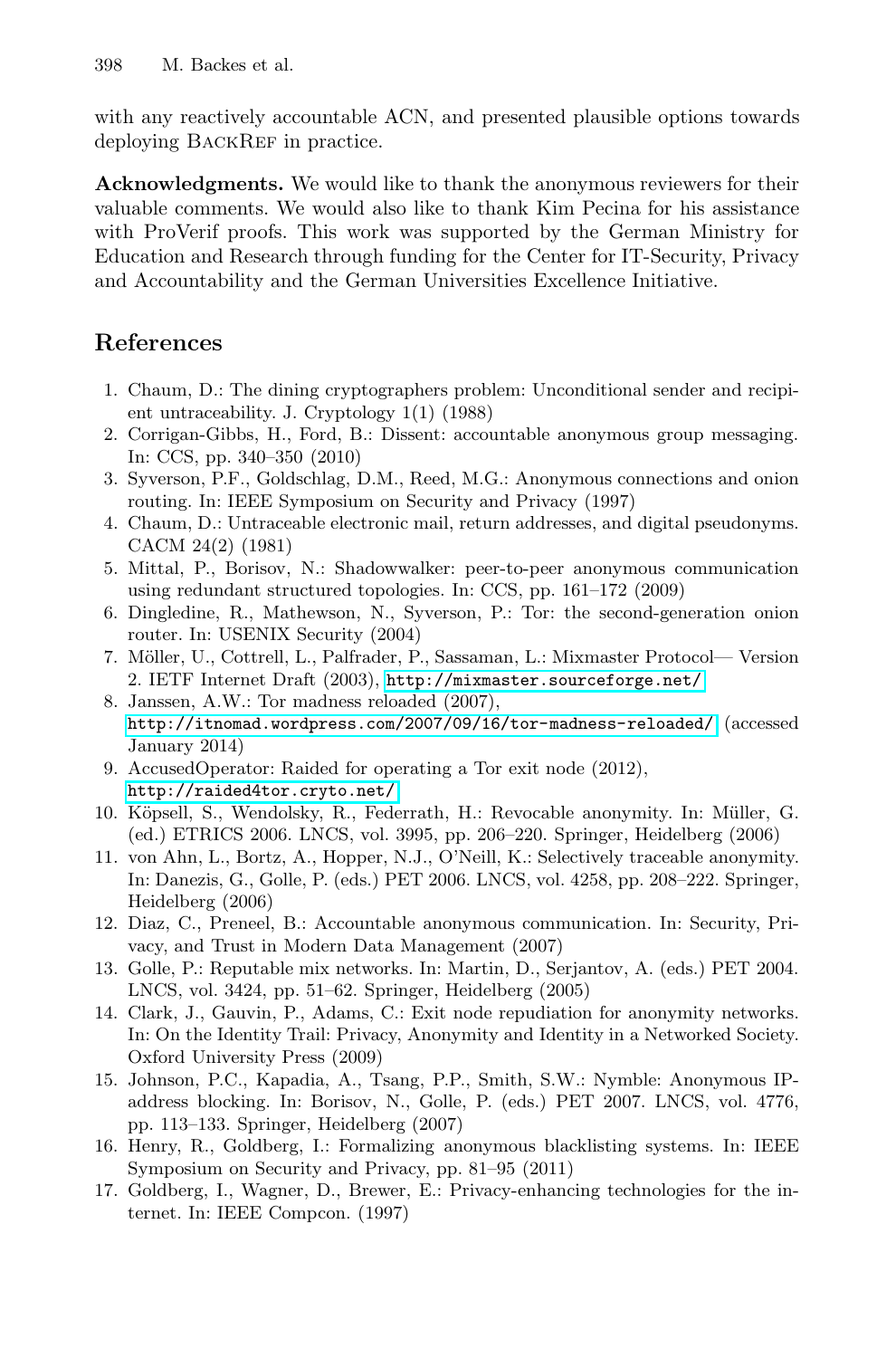- <span id="page-19-7"></span><span id="page-19-6"></span><span id="page-19-5"></span><span id="page-19-4"></span><span id="page-19-3"></span><span id="page-19-2"></span><span id="page-19-1"></span><span id="page-19-0"></span>18. Goldberg, I., Shostack, A.: Freedom network 1.0 architecture and protocols. Technical report, Zero-Knowledge Systems (2001)
- <span id="page-19-8"></span>[19. Kate, A., Zaverucha, G.M., Goldberg, I.: Pairing-based](http://dud.inf.tu-dresden.de/literatur/Anon_Terminology_v0.34.pdf) onion routing with improved forward secrecy. ACM Trans. Inf. Syst. Secur. 13(4) (2010)
- <span id="page-19-9"></span>20. Danezis, G., Goldberg, I.: Sphinx: A compact and provably secure mix format. In: IEEE Symposium on Security and Privacy (2009)
- 21. Danezis, G., Dingledine, R., Mathewson, N.: Mixminion: design of a type iii anonymous remailer protocol. In: IEEE Symposium on Security and Privacy (2003)
- <span id="page-19-10"></span>22. Pfitzmann, A., Hansen, M.: A terminology for talking about privacy by data minimization v0.34, http://dud.inf.tu-d[resden.de/literatur/Anon\\_Terminolog](https://exonerator.torproject.org/)y\_v0.34.pdf (August 2010)
- <span id="page-19-12"></span><span id="page-19-11"></span>23. Wolinsky, D.I., Corrigan-Gibbs, H., Ford, B., Johnson, A.: Dissent in numbers: making strong anonymity scale. In: OSDI (2012)
- <span id="page-19-13"></span>24. Corrigan-Gibbs, H., Wolinsky, D.I., Ford, B.: Proactively accountable anonymous messaging in verdict. In: USENIX Security (2013)
- <span id="page-19-15"></span><span id="page-19-14"></span>25. Danezis, G., Sassaman, L.: How to bypass two anonymity revocation schemes. In: Borisov, N., Goldberg, I. (eds.) PETS 2008. LNCS, vol. 5134, pp. 187–201. Springer, Heidelberg (2008)
- 26. TorProject: Exonerator Service (2012), https://exonerator.torproject.org/ (accessed January 2014)
- <span id="page-19-16"></span>27. Øverlier, L., Syverson, P.F.: Improving efficiency and simplicity of tor circuit establishment and hidden services. In: Borisov, N., Golle, P. (eds.) PET 2007. LNCS, vol. 4776, pp. 134–152. Springer, Heidelberg (2007)
- <span id="page-19-17"></span>28. Kate, A., Goldberg, I.: Using sphinx to improve onion routing circuit construction. In: Sion, R. (ed.) FC 2010. LNCS, vol. 6052, pp. 359–366. Springer, Heidelberg (2010)
- <span id="page-19-18"></span>29. Backes, M., Kate, A., Mohammadi, E.: Ace: an efficient key-exchange protocol for onion routing. In: WPES (2012)
- 30. Catalano, D., Fiore, D., Gennaro, R.: Certificateless onion routing. In: CCS (2009)
- <span id="page-19-19"></span>31. Goldberg, I., Stebila, D., Ustaoglu, B.: Anonymity and one-way authentication in key exchange protocols. Designs, Codes and Cryptography (2012)
- 32. Camenisch, J.L., Lysyanskaya, A.: A formal treatment of onion routing. In: Shoup, V. (ed.) CRYPTO 2005. LNCS, vol. 3621, pp. 169–187. Springer, Heidelberg (2005)
- 33. Danezis, G., Diaz, C., Troncoso, C., Laurie, B.: Drac: An architecture for anonymous low-volume communications. In: Atallah, M.J., Hopper, N.J. (eds.) PETS 2010. LNCS, vol. 6205, pp. 202–219. Springer, Heidelberg (2010)
- [34. Shimshock, E., Staats, M., Hopper, N.:](https://gitweb.torproject.org/torspec.git/tree/HEAD) Breaking and provably fixing minx. In: Borisov, N., Goldberg, I. (eds.) PETS 2008. LNCS, vol. 5134, pp. 99–114. Springer, Heidelberg (2008)
- 35. Goldwasser, S., Micali, S., Rivest, R.L.: A digital signature scheme secure against adaptive chosen-message attacks. SIAM J. Comput. 17(2), 281–308 (1988)
- 36. Haeberlen, A., Fonseca, P., Rodrigues, R., Druschel, P.: Fighting cybercrime with packet attestation. Technical report, MPI-SWS (2011)
- 37. Dingledine, R., Mathewson, N.: Tor Protocol Specification (2008), https://gitweb.torproject.org/torspec.git/tree/HEAD (accessed January 2014)
- 38. Boneh, D., Lynn, B., Shacham, H.: Short signatures from the weil pairing. In: Boyd, C. (ed.) ASIACRYPT 2001. LNCS, vol. 2248, p. 514. Springer, Heidelberg (2001)